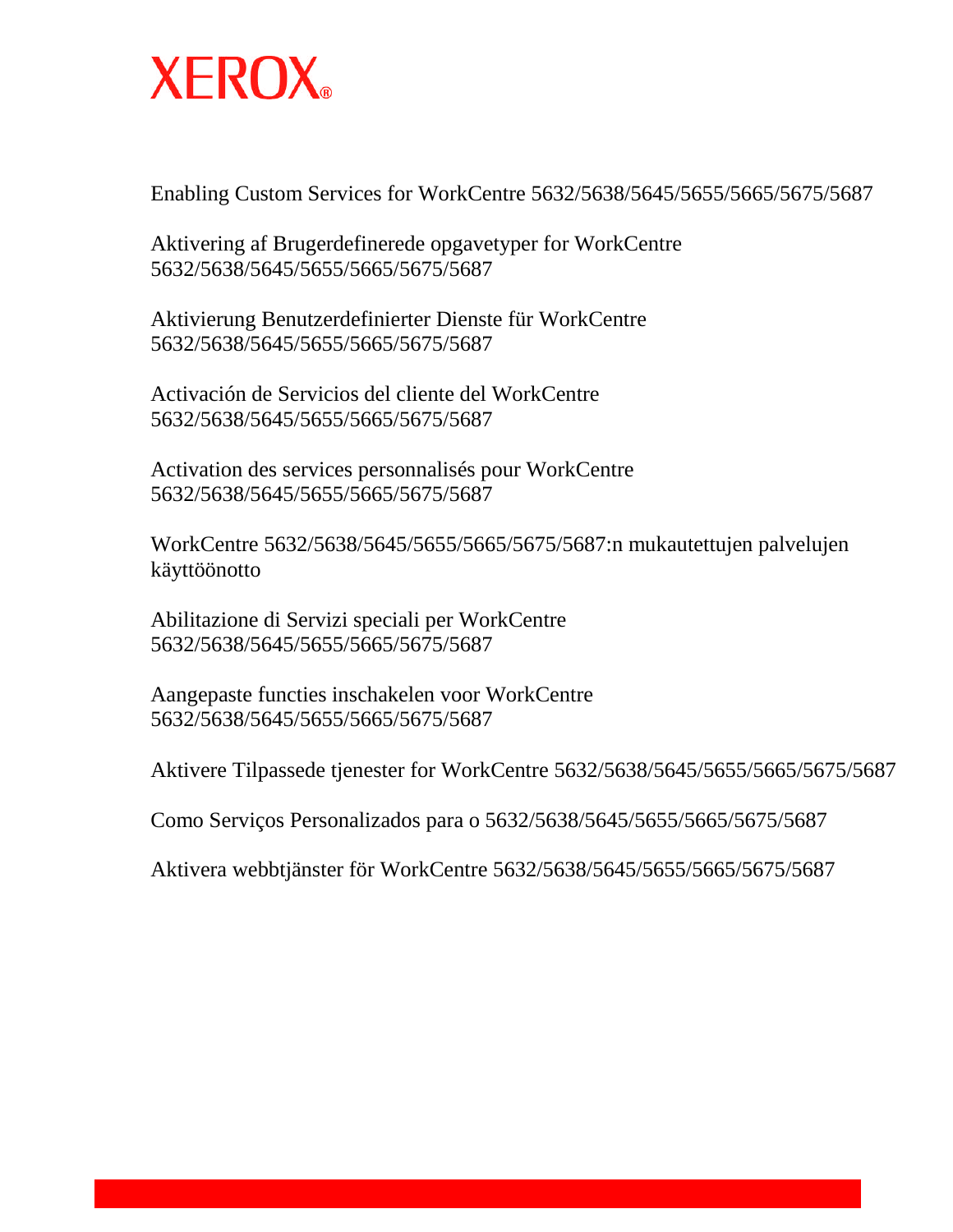**Copyright © 2007 by Xerox Corporation.** All rights reserved. XEROX ®, WorkCentre ® are trademarks of or licensed to Xerox Corporation in the United States and other countries.

**Copyright © 2007 Xerox Corporation.** Alle rettigheder forbeholdt. XEROX ® , WorkCentre ® er varemærker tilhørende eller givet i licens til Xerox Corporation i USA og andre lande.

**Copyright ©2007, Xerox Corporation.** Alle Rechte vorbehalten. XEROX®, WorkCentre ®, und sind Marken der oder lizenziert für die Xerox Corporation in den Vereinigten Staaten von Amerika und anderen Ländern.

**Copyright © 2007 de Xerox Corporation.** Reservados todos los derechos. XEROX ® WorkCentre ® son marcas comerciales o licencias de Xerox Corporation en Estados Unidos y otros países.

**Copyright ©2007 Xerox Corporation.** Tous droits réservés. XEROX ® WorkCentre ® sont des marques de Xerox Corporation ou des marques sous licence accordée à Xerox Corporation aux États-Unis et dans d'autres pays.

**Copyright ©2007 Xerox Corporation.** Kaikki oikeudet pidätetään. XEROX®, WorkCentre ®, ovat Xerox Corporationin tavaramerkkejä tai ne on lisensoitu Xerox Corporationin käyttöön Yhdysvalloissa ja muissa maissa.

**Copyright © 2001–2007 Xerox Corporation.** Tutti i diritti riservati. XEROX ® WorkCentre ®, sono marchi di proprietà o concessi in licenza a Xerox Corporation negli Stati Uniti e in altri Paesi.

**Copyright © 2001–2007 Xerox Corporation.** Alle rechten voorbehouden. XEROX ® WorkCentre ®, DocuShare® zijn handelsmerken van of worden gebruikt onder licentie door Xerox Corporation in de Verenigde Staten en andere landen.

**Opphavsrett © 2007 ved Xerox Corporation.** Forbeholdt alle rettigheter. XEROX ® WorkCentre ®, DocuShare®, er varemerker for eller lisensiert til Xerox Corporation i USA og andre land.

**Copyright © 2001–2007 Xerox Corporation.** Todos os direitos reservados. XEROX, WorkCentre ®, são marcas ou licenciadas da Xerox Corporation nos Estados Unidos e em outros países.

**Med ensamrätt © 2001–2007 Xerox Corporation.** Alla rättigheter förbehålles. XEROX ® WorkCentre ® är varumärken som tillhör eller har licensierats till Xerox Corporation i USA och andra länder.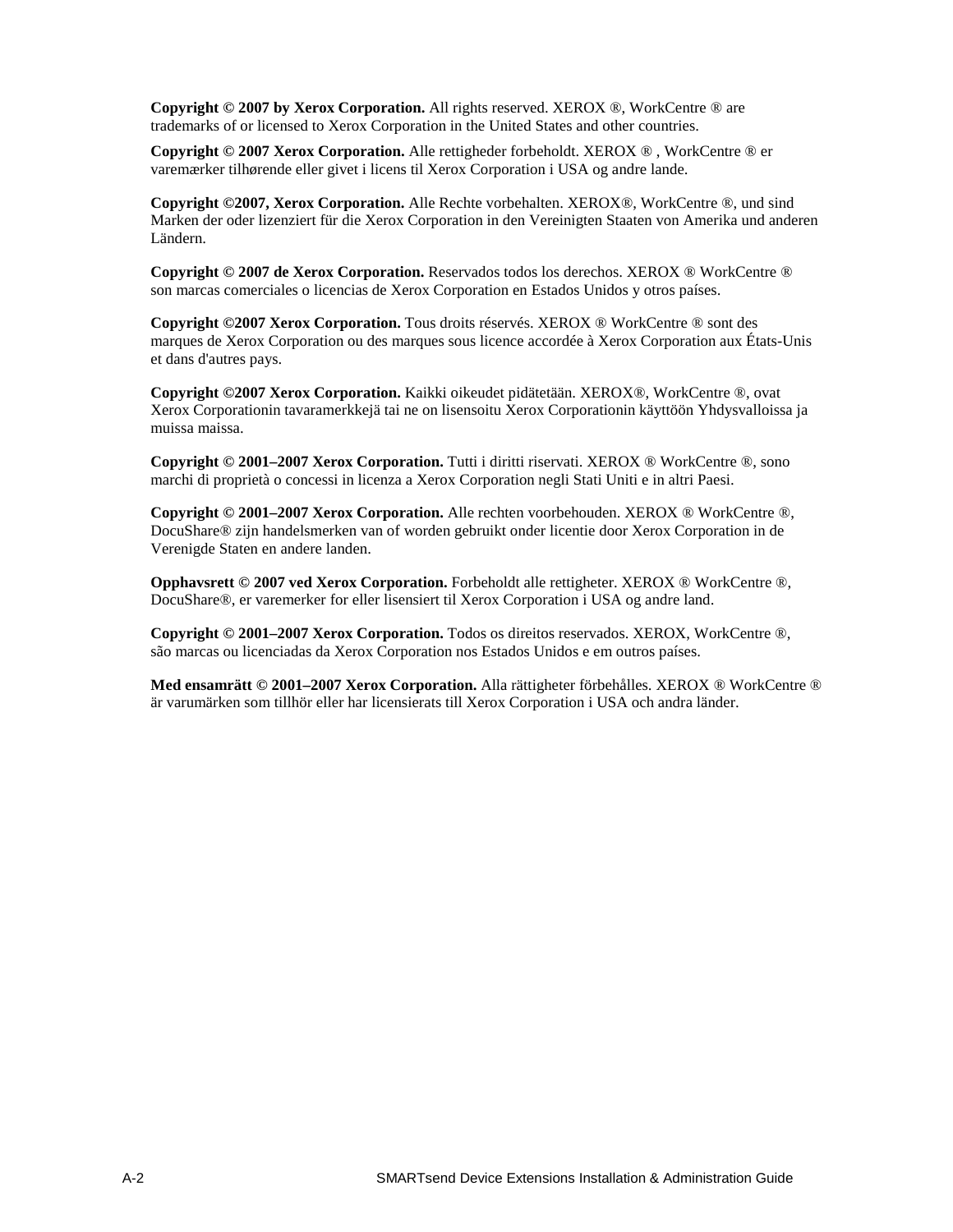### *Setting up the Multifunction Device*

**InstallCustomServices.dlm** needs to be installed on the MFD to enable Custom Services. Check configuration report for "Custom Services". If present, then proceed to the "*Creating Certificate & Enabling SSL*" Section . dlm has been installed. DLM is located in the Presentation Services SDK and available for download from xerox.com.

# *To set up the Multi Function Device:*

- 1 Open a browser window and connect to the **Internet Services** on the MFD.
- 2 Click **Properties > General Setup > Machine Software > Manual Upgrade**.
- 3 In the **Manual Upgrade** section, browse to where the **InstallCustomServices.dlm is** located.
- 4 Select the file and then click the green **Install Software** button.
- 5 After the software has installed, leave the browser window open and move to the next procedure.

### *Creating Certificate & Enabling SSL*

*To create a certificate and enable SSL on the MFD:* 

This procedure assumes you still have the browser window open from the previous procedure.

- 1 Select **Properties > Connectivity > HTTP**. If Secure HTTP (SSL) is enabled, then proceed to "**Enabling Custom Services***.*" Section. Click the "**Configure Machine Digital Certificate**" in the **Machine Digital Certificate** area and confirm that the **Current Status** of the **Machine Digital Certificate** indicates that the machine does not have a Certificate established on the device. If a certificate is established, proceed to step 5.
- 2 Click **Create New Certificate**.
- 3 Select the **Select Self Signed Certificate** option if not already selected.
- 4 Complete the details required for the Self Signed Certificate.

Note that the Letter Country Code is a required field. We suggest you set the Days of Validity to the maximum of 9999.

- 5 Click **Apply**. You will need the Device Administration Password to apply the certificate.
- 6 Confirm that the SSL Protocol is enabled in the Configure SSL area. If not, then select the box and click **Apply**.
- 7 Click **OK**.
- 8 Leave the browser window open for the next procedure.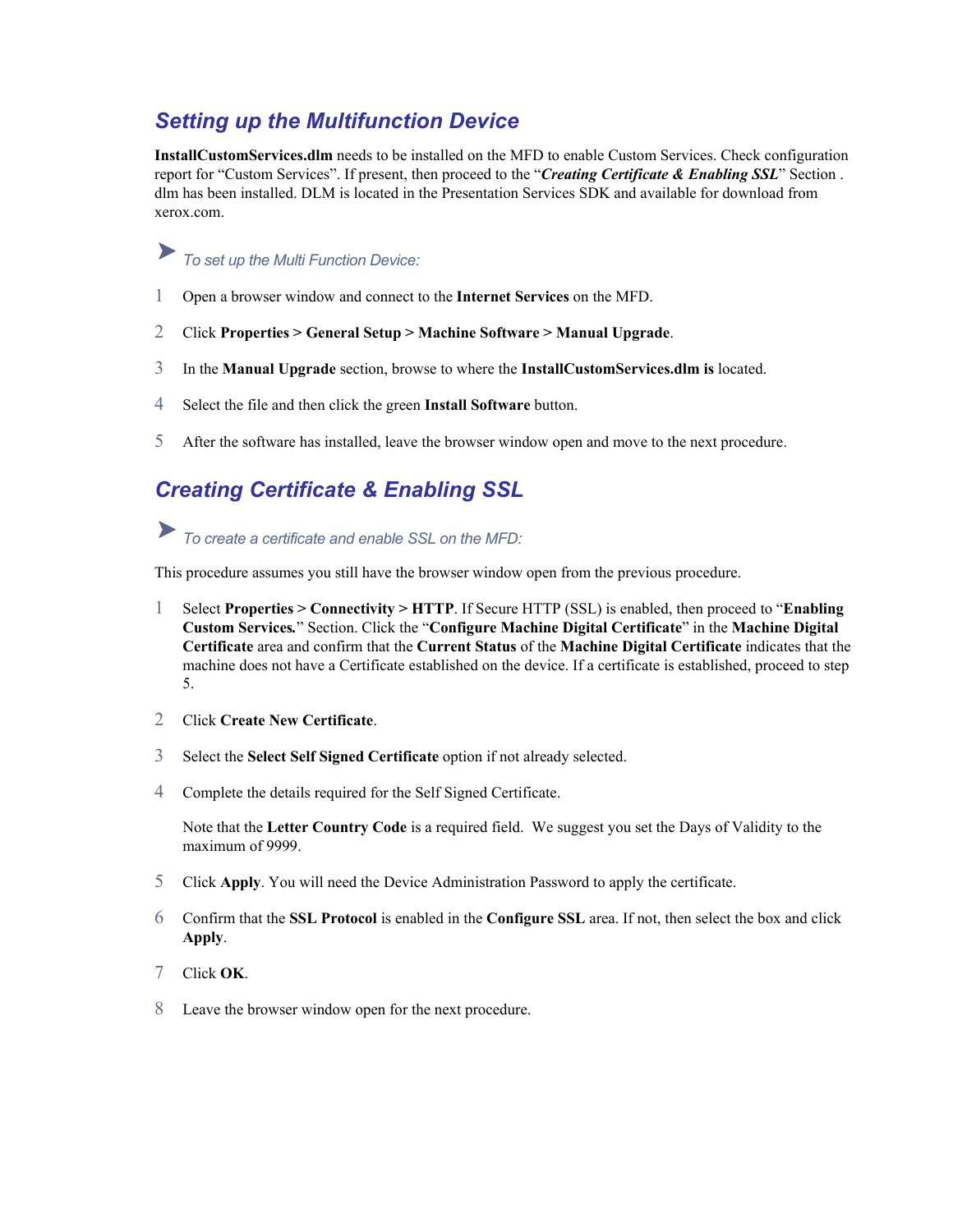## *Enabling Custom Services*

# *To enable Custom Services on the MFD:*

This procedure assumes you still have the browser window open from the previous procedure.

- 1 Click **Properties > Services > Custom Services > Custom Services**.
- 2 Confirm that the SSL is enabled. If not then please return to the previous section, "Creating Certificate & Enabling SSL" to enable SSL.
- 3 Select **Enabled** in the **Enablement** area and then click **Apply**.
- 4 The **Custom Services** button should now be present in the MFD User Interface when **All Services** is selected. If not, you may have to power off / power on the MFD.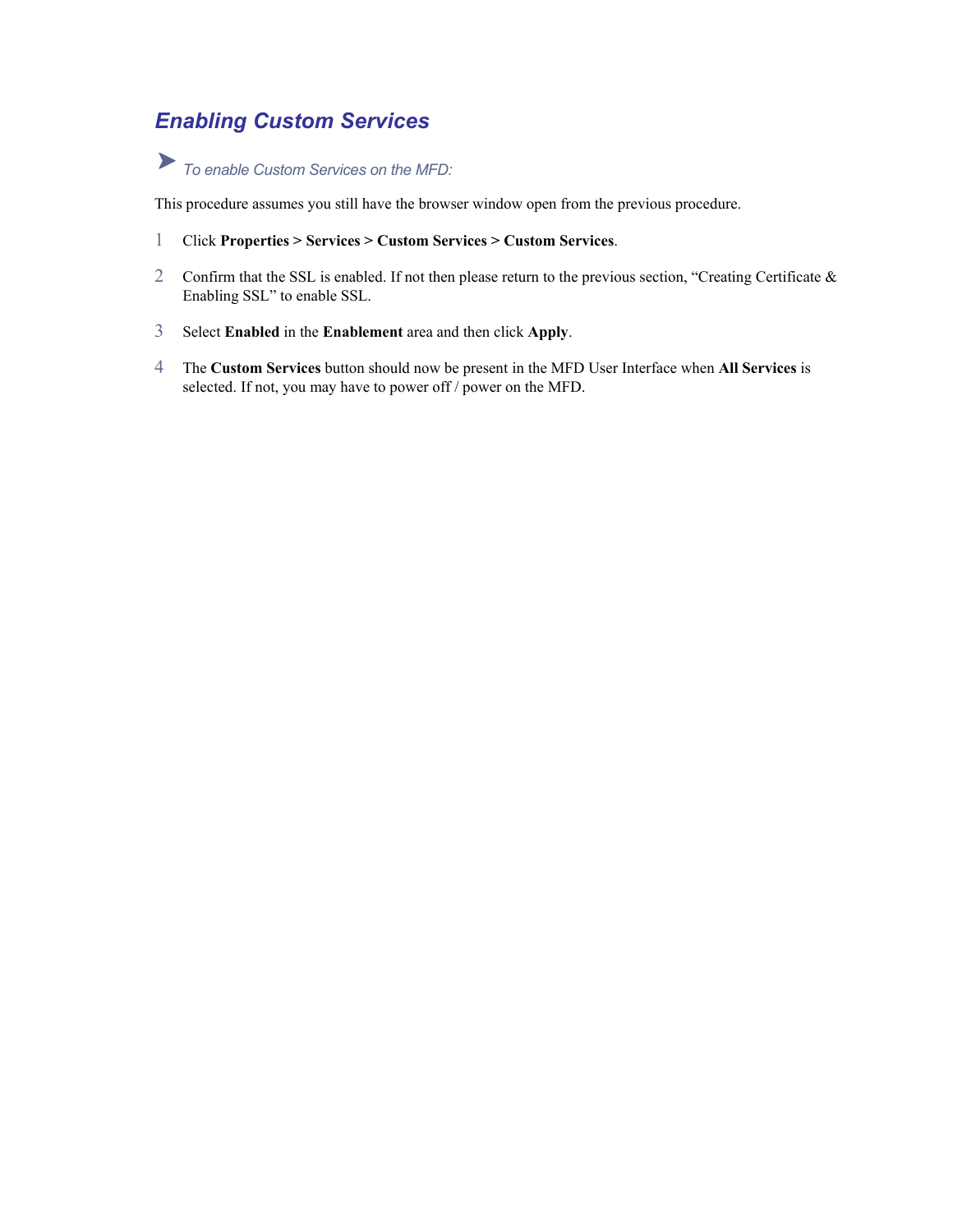### *Konfiguration af multifunktionsmaskine*

**InstallCustomServices.dlm** skal installeres on multifunktionsmaskinen for at kunne aktivere brugerdefinerede opgavetyper. Kontroller konfigurationsrapporten for "Brugerdefinerede opgavetyper". Hvis den er tilgængelig skal du gå til afsnittet "*Oprettelse af certifikat og aktivering af SSL*". dlm er installeret. DLM findes i Presentation Services SDK og kan indlæses fra xerox.com.

### ▶ *Sådan konfigureres multifunktionsmaskinen:*

- 1 Åbn et browservindue, og opret forbindelse til **Internet Services** på multifunktionsmaskinen.
- 2 Klik på **Egenskaber > Generel indstilling > Maskinsoftware > Manuel opgradering**.
- 3 Gå til det sted, hvor **InstallCustomServices.dlm** er placeret i afsnittet **Manuel opgradering**.
- 4 Marker filen, og klik derefter på den grønne knap for **Installer software**.
- 5 Lad browservinduet være åbent, når softwaren er installeret, og gå til næste procedure.

### *Oprettelse af certifikat og aktivering af SSL*

*Sådan oprettes et certifikat og aktiveres SSL på multifunktionsmaskinen:* 

Denne procedure forudsætter, at browservinduet fra den foregående procedure stadig er åbent.

- 1 Vælg **Egenskaber > Opkobling > HTTP**. Hvis Sikker HTTP (SSL) er aktiveret, skal du gå til afsnittet "**Aktivering af Brugerdefinerede opgavetyper***.*". Klik på "**Konfiguration af maskindigitalt certifikat**" i området **Maskindigitalt certifikat** og kontroller, at **Aktuel status** for **Maskindigitalt certifikat** angiver, at der ikke er oprettet et certifikat på maskinen. Gå til trin 5, hvis der allerede er oprettet et certifikat.
- 2 Klik på **Oprettelse af nyt certifikat**.
- 3 Vælg indstillingen **Selvunderskrevet certifikat**, hvis den ikke allerede er valgt.
- 4 Udfyld de oplysninger, der kræves for det selvunderskrevne certifikat.

Bemærk, at feltet **Landekode** skal udfyldes. Vi anbefaler, at du indstiller gyldighedsdage til mindst 9999.

- 5 Klik på **Anvend**. Du skal indtaste administratorkodeordet til maskinen for at kunne anvende certifikatet.
- 6 Kontroller, om SSL-protokol er aktiveret i området Konfigurer SSL. Hvis det ikke er tilfældet, skal du markere feltet og klikke på **Anvend**.
- 7 Klik på **OK**.
- 8 Lad browservinduet være åbent til næste procedure.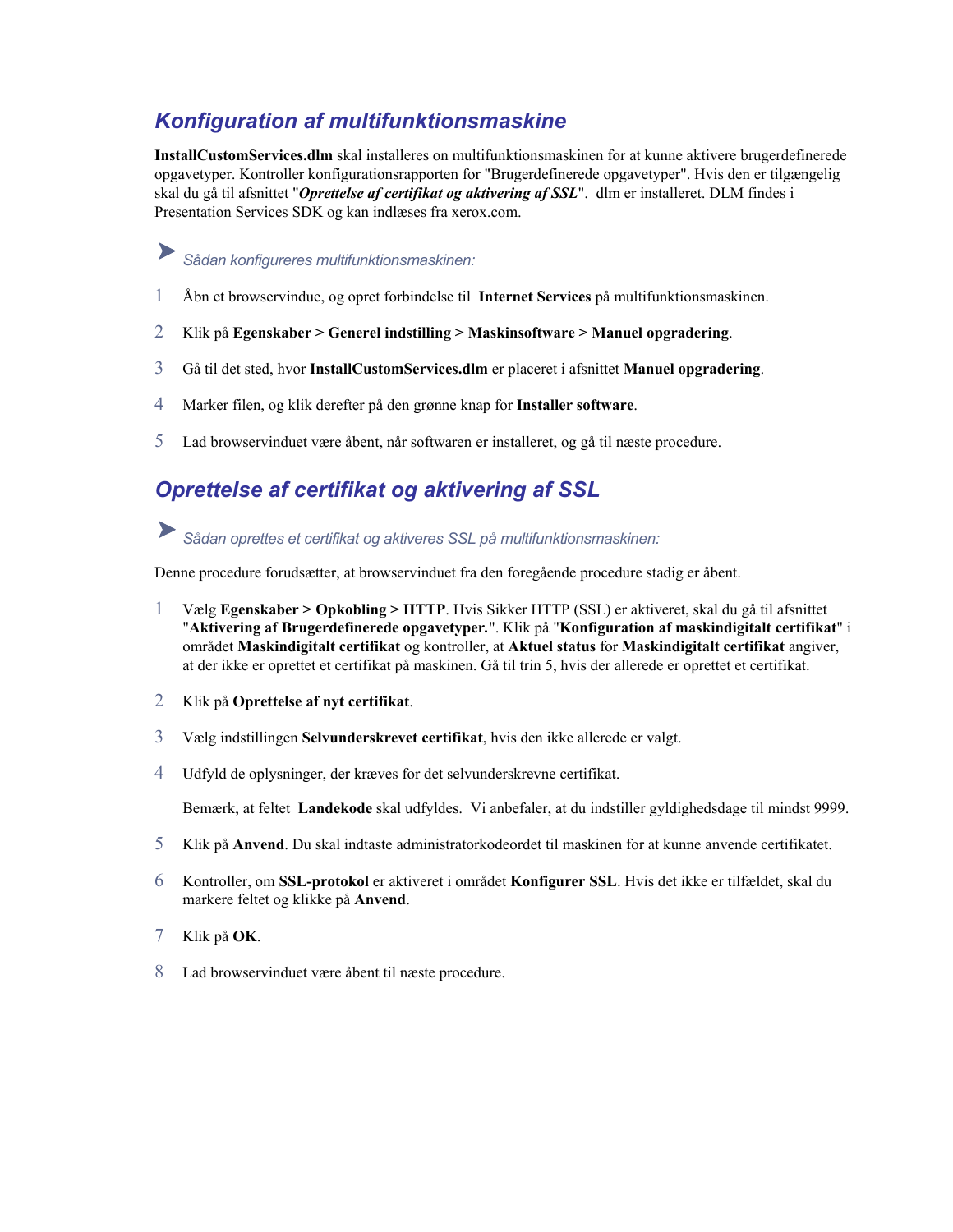### *Aktivering af Brugerdefinerede opgavetyper*

*Sådan aktiveres Brugerdefinerede opgavetyper på multifunktionsmaskinen:*

Denne procedure forudsætter, at browservinduet fra den foregående procedure stadig er åbent.

- 1 Klik på **Egenskaber > Opgavetyper > Brugerdefinerede opgavetyper > Brugerdefinerede opgavetyper**.
- 2 Kontroller, at SSL er aktiveret. Hvis SSL ikke er aktiveret, skal du gå tilbage til det foregående afsnit "Oprettelse af certifikat og aktivering af SSL" for at aktivere SSL.
- 3 Vælg **Aktiveret** i området **Aktivering** og klik på **Anvend**.
- 4 Knappen **Brugerdefineerede opgavetyper** bør nu vises på multifunktionsmaskinens brugergrænseflade, når der vælges **Alle opgavetyper**. Hvis ikke, skal du muligvis slukke og tænde maskinen.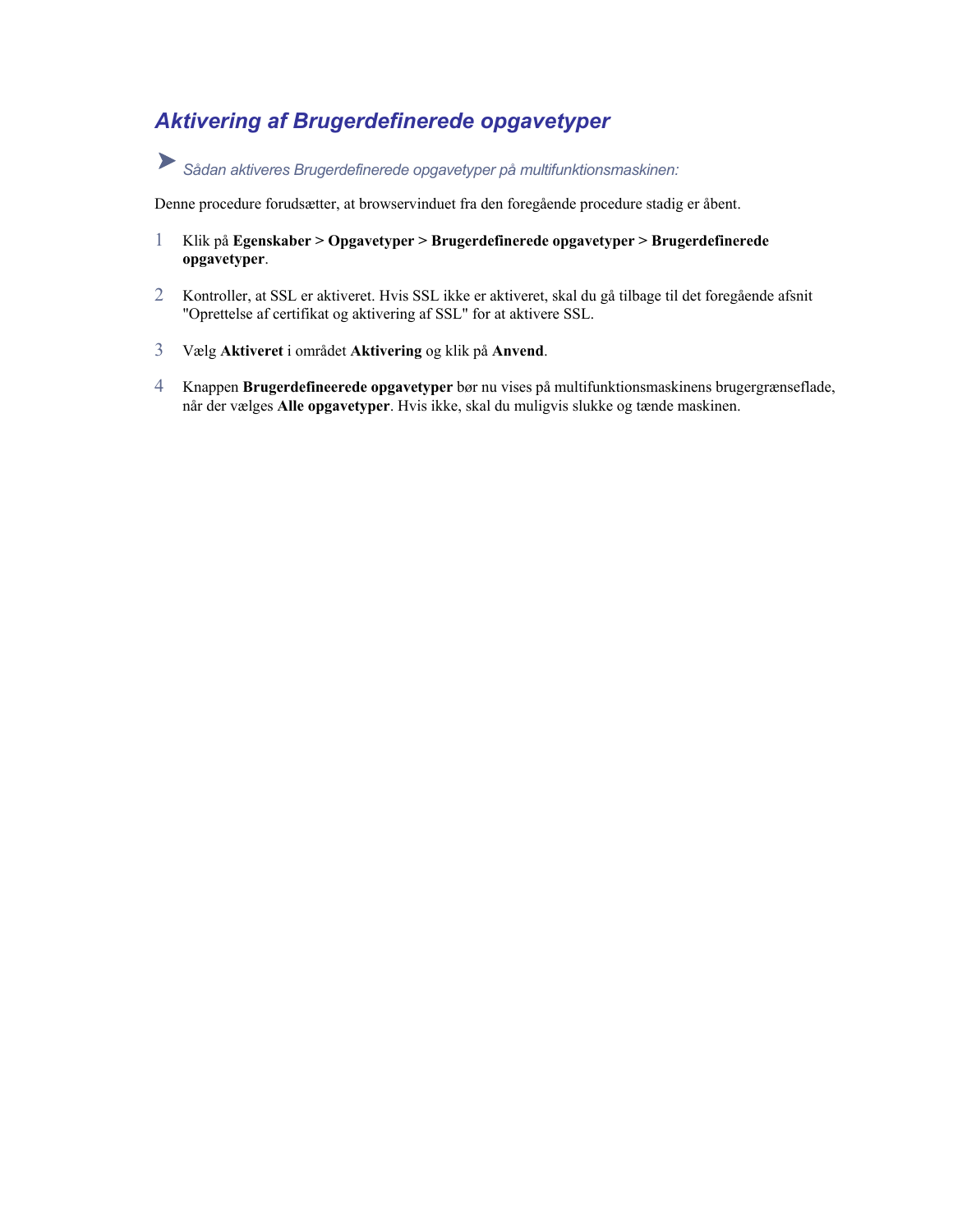### *Einrichtung des Multifunktionsgeräts*

Zur Aktivierung der benutzerdefinierten Services muss auf dem Multifunktionsgerät die Datei **InstallCustomServices.dlm** installiert worden sein. Im Konfigurationsbericht prüfen, ob die benutzerdefinierten Services vorhanden sind. Wenn ja, beim Abschnitt *Erstellen eines Zertifikats und Aktivieren von SSL* weiterlesen. Die DLM befindet sich im Presentation Services SDK und kann von xerox.com heruntergeladen werden.

# *Einrichtung des Multifunktionsgeräts:*

- 1 Ein Browserfenster öffnen und über die **Internet Services** eine Verbindung zum Multifunktionsgerät herstellen.
- 2 Auf **Eigenschaften > Allgemeine Einstellungen > Gerätesoftware > Manuelle Aktualisierung** klicken.
- 3 Im Abschnitt **Manuelle Aktualisierung** die Datei **InstallCustomServices.dlm** ansteuern.
- 4 Die Datei markieren und dann auf die grüne Schaltfläche **Software installieren** klicken.
- 5 Nach der Installation der Software das Browserfenster geöffnet lassen und das nächste Verfahren ausführen.

### *Erstellen eines Zertifikats und Aktivieren von SSL*

### *Erstellen eines Zertifikats und Aktivieren von SSL auf dem Multifunktionsgerät:*

Bei dieser Anleitung wird vorausgesetzt, dass das Browserfenster noch geöffnet ist.

- 1 **Eigenschaften > Anschlüsse > HTTP** auswählen. Wenn "Sicheres HTTP (SSL)" aktiviert ist, beim Abschnitt **Aktivieren der benutzerdefinierten Services** weiterlesen. Im Bereich **Digitales Gerätezertifikat** auf **Digitales Gerätezertifikat konfigurieren** klicken und prüfen, ob laut **Aktueller Status** des **digitalen Gerätezertifikats** auf dem Gerät noch kein Zertifikat eingerichtet ist. Ist bereits ein Zertifikat eingerichtet, mit Schritt 5 fortfahren.
- 2 Auf **Neues Zertifikat erstellen** klicken.
- 3 Die Option **Automatisches Zertifikat** markieren, sofern sie noch nicht markiert ist.
- 4 Die Details zum automatischen Zertifikat eingeben.

Das Feld Ländercode muss ausgefüllt werden. Es wird empfohlen, die Gültigkeitsdauer auf den maximalen Wert (9999) zu setzen.

- 5 Auf Anwenden klicken. Zum Anwenden des Zertifikats muss das Geräteverwaltungskennwort eingegeben werden.
- 6 Prüfen, ob im Bereich SSL konfigurieren das SSL-Protokoll aktiviert ist. Ist dies nicht der Fall, Kästchen **Anwenden** klicken. markieren und auf
- 7 Auf **OK** klicken.
- 8 Browser für das nächste Verfahren geöffnet lassen.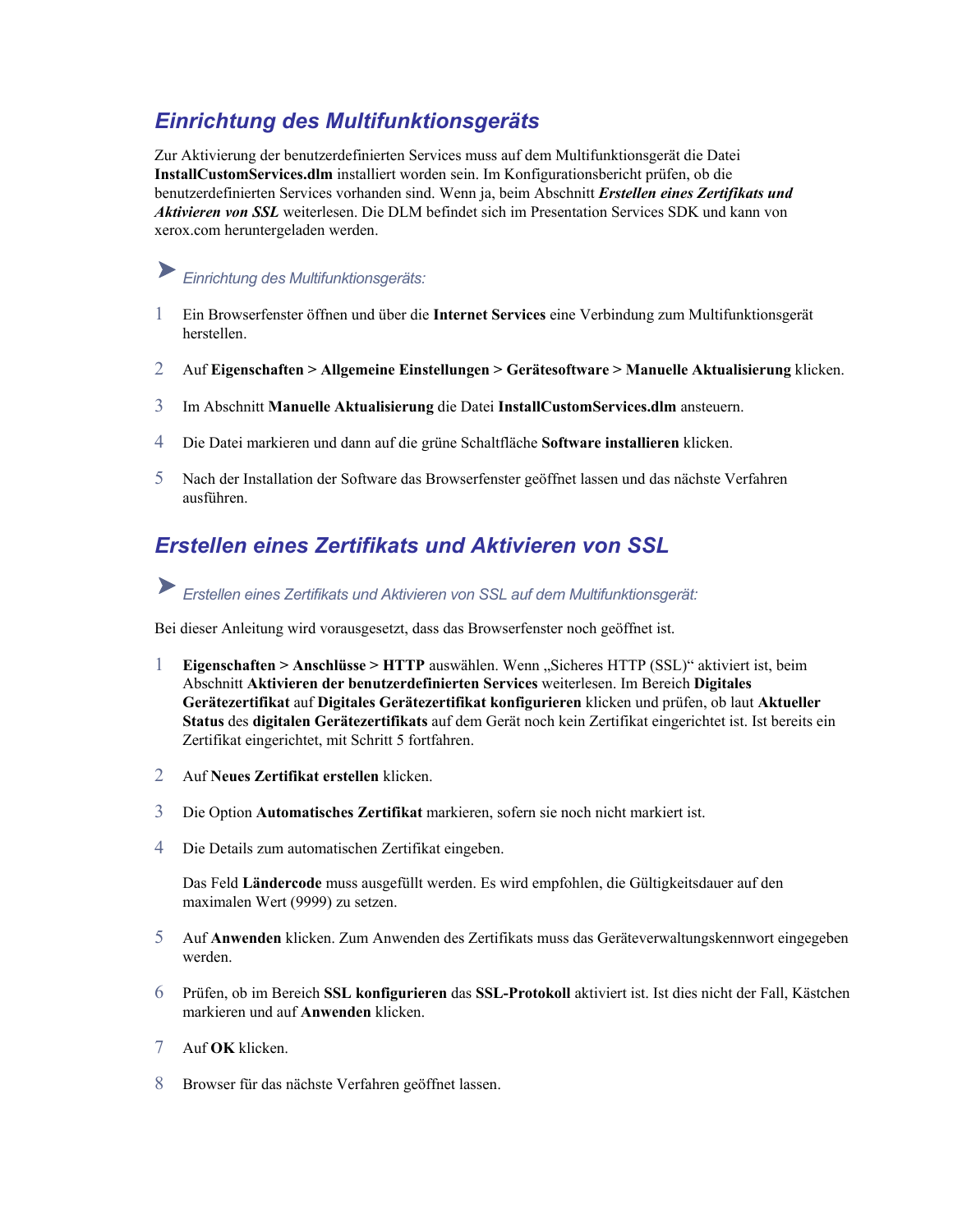### *Aktivieren der benutzerdefinierten Services*

# *Aktivieren der benutzerdefinierten Services auf dem Multifunktionsgerät:*

Bei dieser Anleitung wird vorausgesetzt, dass das Browserfenster noch geöffnet ist.

- 1 Auf **Eigenschaften > Betriebsarten > Benutzerdefinierte Services > Benutzerdefinierte Services** klicken.
- 2 Prüfen, ob SSL aktiviert ist. Ist dies nicht der Fall, zum vorigen Abschnitt "Erstellen eines Zertifikats und Aktivieren von SSL" zurückkehren und SSL aktivieren.
- 3 Im Bereich **Aktivierung** die Option **Ein** auswählen und dann auf **Anwenden** klicken.
- 4 Die Schaltfläche **Benutzerdefinierte Services** müsste jetzt auf der Benutzeroberfläche des Multifunktionsgeräts angezeigt werden, wenn **Alle Betriebsarten** ausgewählt wird. Ist dies nicht der Fall, muss das Multifunktionsgerät ggf. aus- und wieder eingeschaltet werden.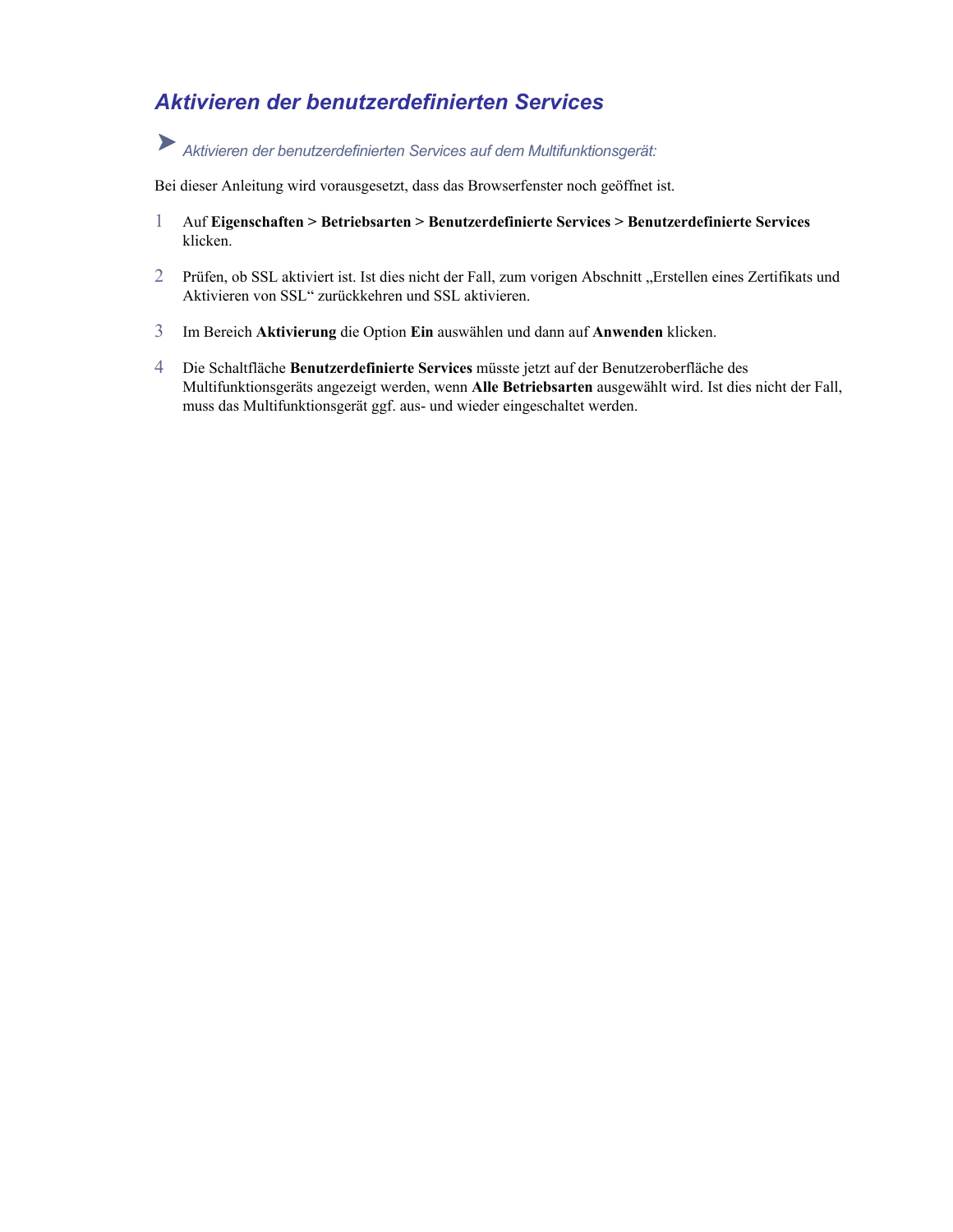### *Configuración del dispositivo multifunción*

**InstallCustomServices.dlm** debe estar instalado en el dispositivo multifunción para activar Servicios del cliente. Compruebe en el informe de configuración si aparece "Servicios del cliente". Si está presente, vaya a la sección "*Creación de certificados y activación de SSL*". DLM se ha instalado. DLM se localiza en el SDK de Presentation Services (Servicios de presentación) y está disponible para la descarga en xerox.com.

# *Para configurar el dispositivo multifunción:*

- 1 Abra una ventana del explorador/navegador y conéctese a **Servicios de Internet** en el dispositivo MFD.
- 2 Haga clic en **Propiedades > Configuración general > Software de la máquina > Actualización manual**.
- 3 En la sección **Actualización manual**, localice la carpeta donde se encuentra el archivo **InstallCustomServices.dlm**.
- 4 Seleccione el archivo y después haga clic en el botón verde **Instalar software**.
- 5 Una vez que se ha instalado el software, deje la ventana del navegador abierta y pase al siguiente procedimiento.

### *Creación de certificados y activación de SSL*

### *Para crear un certificado y activar SSL en el MFD:*

En este procedimiento se presupone que la ventana del navegador sigue abierta desde el procedimiento anterior.

- 1 Seleccione **Propiedades > Conectividad > HTTP**. Si HTTP protegido (SSL) está activado, vaya a la sección "**Activar Servicios del cliente**". Haga clic en "**Configurar certificado digital de la máquina**" en el área **Certificado digital de la máquina** y confirme que el **Estado actual** del **Certificado digital de la máquina** indica que la máquina no dispone de un certificado establecido en el dispositivo. Si existe un certificado, continúe en el paso 5.
- 2 Haga clic en **Crear certificado nuevo**.
- 3 Seleccione la opción **Certificado autofirmado** si no está seleccionada.
- 4 Rellene los datos necesarios para el certificado autofirmado.

Tenga en cuenta que Código de país (2 letras) es un campo obligatorio. Se recomienda que configure los días de validez a un máximo de 9999.

- 5 Haga clic en **Aplicar**. Necesitará la clave de administración de dispositivos para aplicar el certificado.
- 6 **L** está activado en el área **Configurar SSL**. Si no lo está, seleccione la Compruebe que el **Protocolo SS** casilla y haga clic en **Aplicar**.
- 7 Haga clic en**Aceptar**.
- 8 Deje la ventana del navegador abierta para el siguiente procedimiento.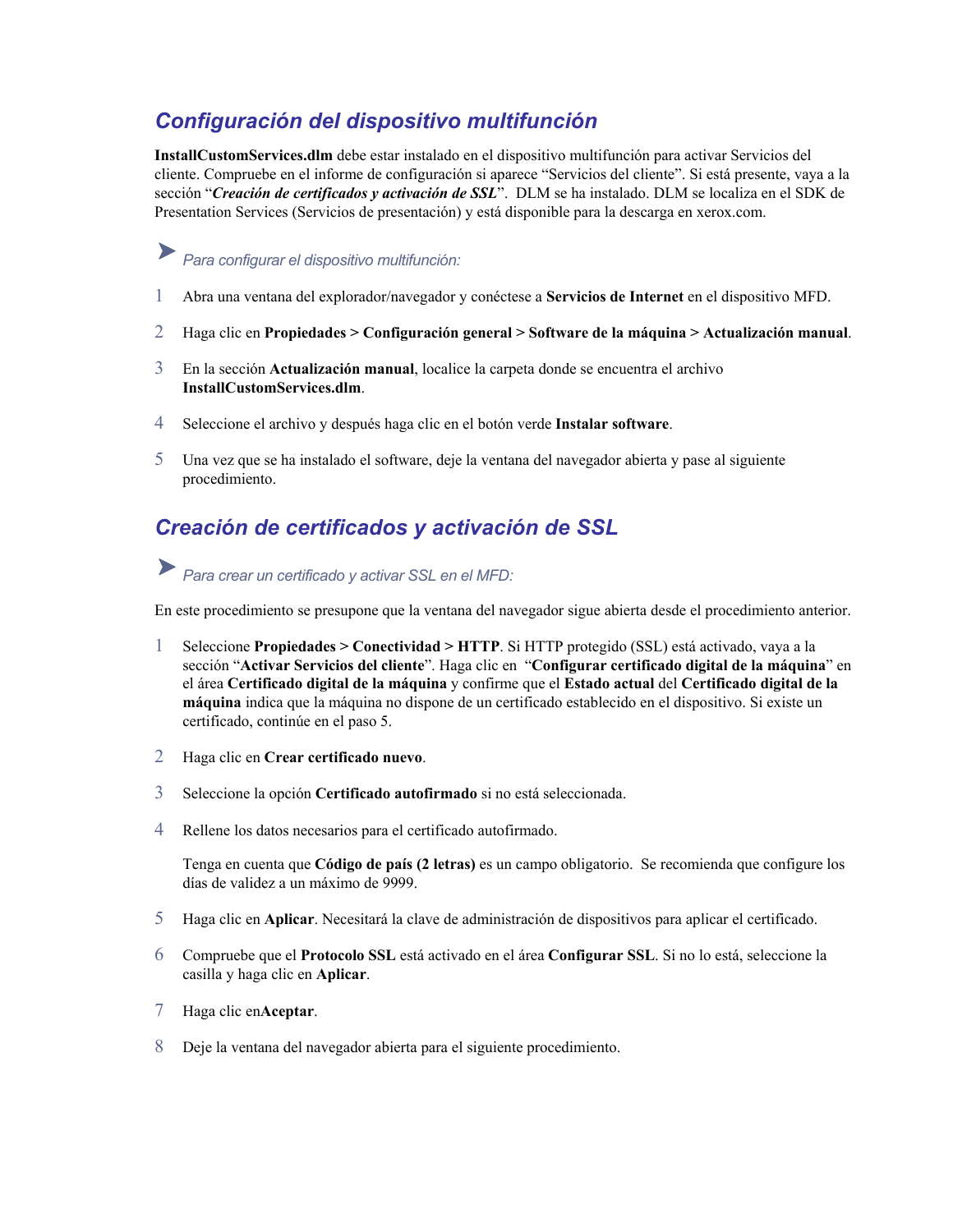### *Activación de Servicios del cliente*

*Para activar Servicios del cliente en el MFD:* 

En este procedimiento se presupone que la ventana del navegador sigue abierta desde el procedimiento anterior.

- **el cliente**. 1 Haga clic en **Propiedades > Servicios > Servicios del cliente > Servicios d**
- 2 Confirme que SSL está activado. Si no lo está, vuelva a la sección anterior, "Creación de certificados y activación de SSL", para activar SSL.
- 3 Seleccione **Activado** en el área **Activación** y después haga clic en **Aplicar**.
- 4 El botón **Servicios del cliente** ya debería aparecer en la interfaz de usuario del MFD al seleccionar **Todos los servicios**. Si no aparece, puede que sea necesario apagar/encender el dispositivo MFD.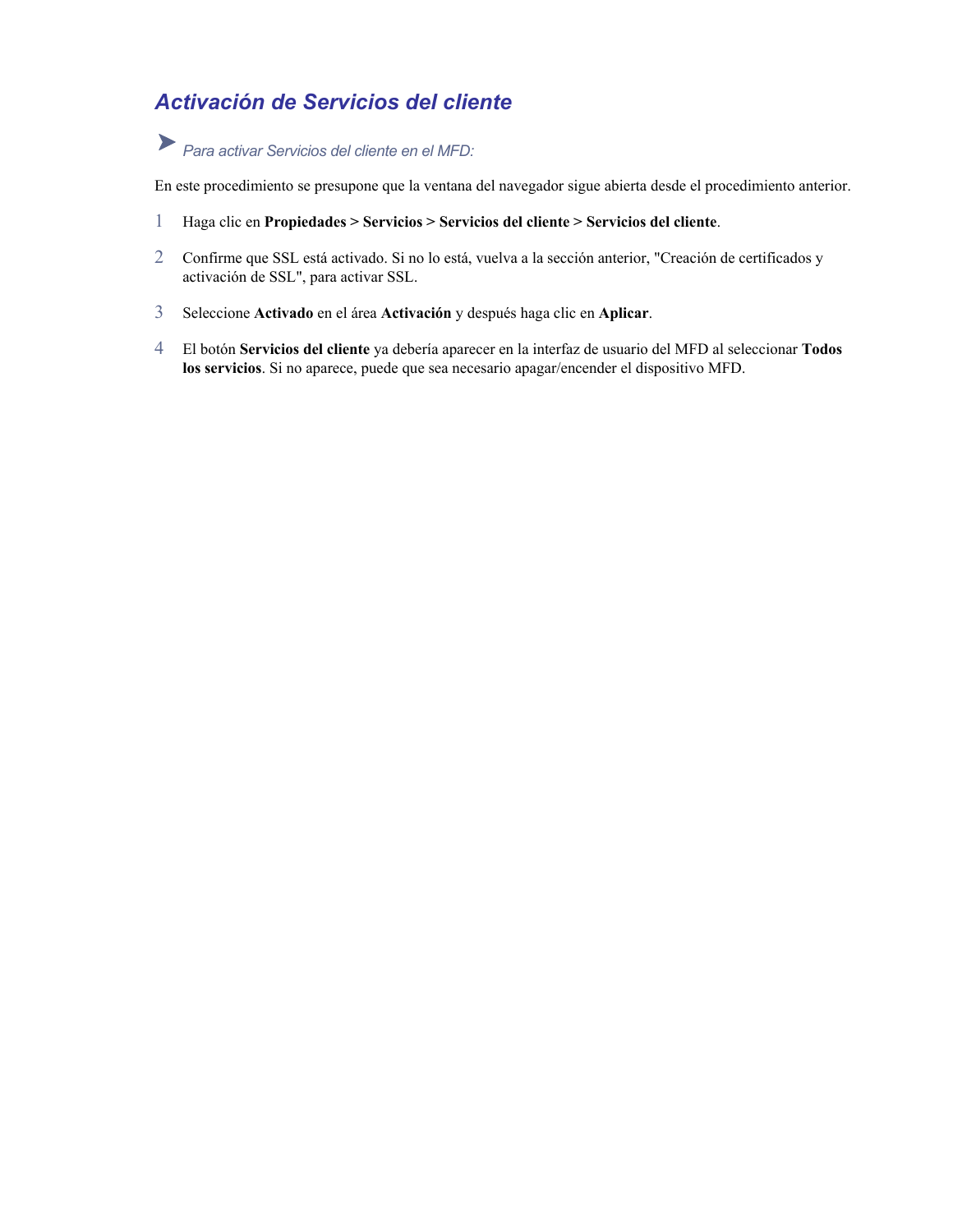### *Configuration du périphérique multifonctions*

**InstallCustomServices.dlm** doit être installé sur le périphérique multifonctions pour permettre l'activation des services personnalisés. Vérifiez sur le relevé de configuration si les services personnalisés sont présents. Si c'est le cas, passez à la section « *Création d'un certificat et activation de SSL* ». dlm a été installé. Le fichier DLM se trouve dans le kit Presentation Services SDK et peut être téléchargé depuis xerox.com.

# *Pour configurer le périphérique multifonctions :*

- 1 Ouvrez un navigateur Web et connectez-vous aux **Services Internet** du périphérique.
- 2 Cliquez sur **Propriétés > Configuration générale > Logiciel machine > Mise à niveau manuelle**.
- 3 Dans la section **Mise à niveau manuelle**, recherchez le fichier **InstallCustomServices.dlm**.
- 4 Sélectionnez le fichier, puis cliquez sur le bouton vert **Installer logiciel**.
- 5 Une fois le logiciel installé, laissez la fenêtre du navigateur ouverte et passez à la procédure suivante.

### *Création d'un certificat et activation de SSL*

### *Pour créer un certificat et activer SSL sur le périphérique :*

Cette procédure tient compte du fait que la fenêtre du navigateur est restée ouverte après la dernière opération.

- 1 Sélectionnez **Propriétés > Connectivité > HTTP**. Si HTTP sécurisé (SSL) est activé, passez à la section « **Activation des services personnalisés** ». Cliquez sur **« Configurer le certificat numérique de la machine »** sous **Certificat numérique de la machine** et vérifiez que le champ **État actuel** du volet **Certificat numérique de la machine** indique qu'aucun certificat numérique n'a été établi sur cette machine. Si l'état indique qu'un certificat est établi, passez à l'étape 5.
- 2 Cliquez sur **Créer un nouveau certificat**.
- 3 Sélectionnez l'option **Certificat auto-signé** si ce n'est déjà fait.
- 4 Complétez les détails requis pour le certificat auto-signé.

Notez que le champ **Code pays de 2 lettres** est obligatoire. Nous vous recommandons de régler le nombre de jours de validité sur la valeur maximum de 9999.

- 5 Cliquez sur Appliquer. Pour appliquer le certificat, vous devez disposer du mot de passe d'administrateur du périphérique.
- 6 **SL** du volet **Configurer SSL** est cochée. Si ce n'est pas le cas, cochez la Vérifiez que la case **Protocole S** case et cliquez sur **Appliquer**.
- 7 Cliquez sur **OK**.
- 8 Laissez la fenêtre du navigateur ouverte pour la procédure suivante.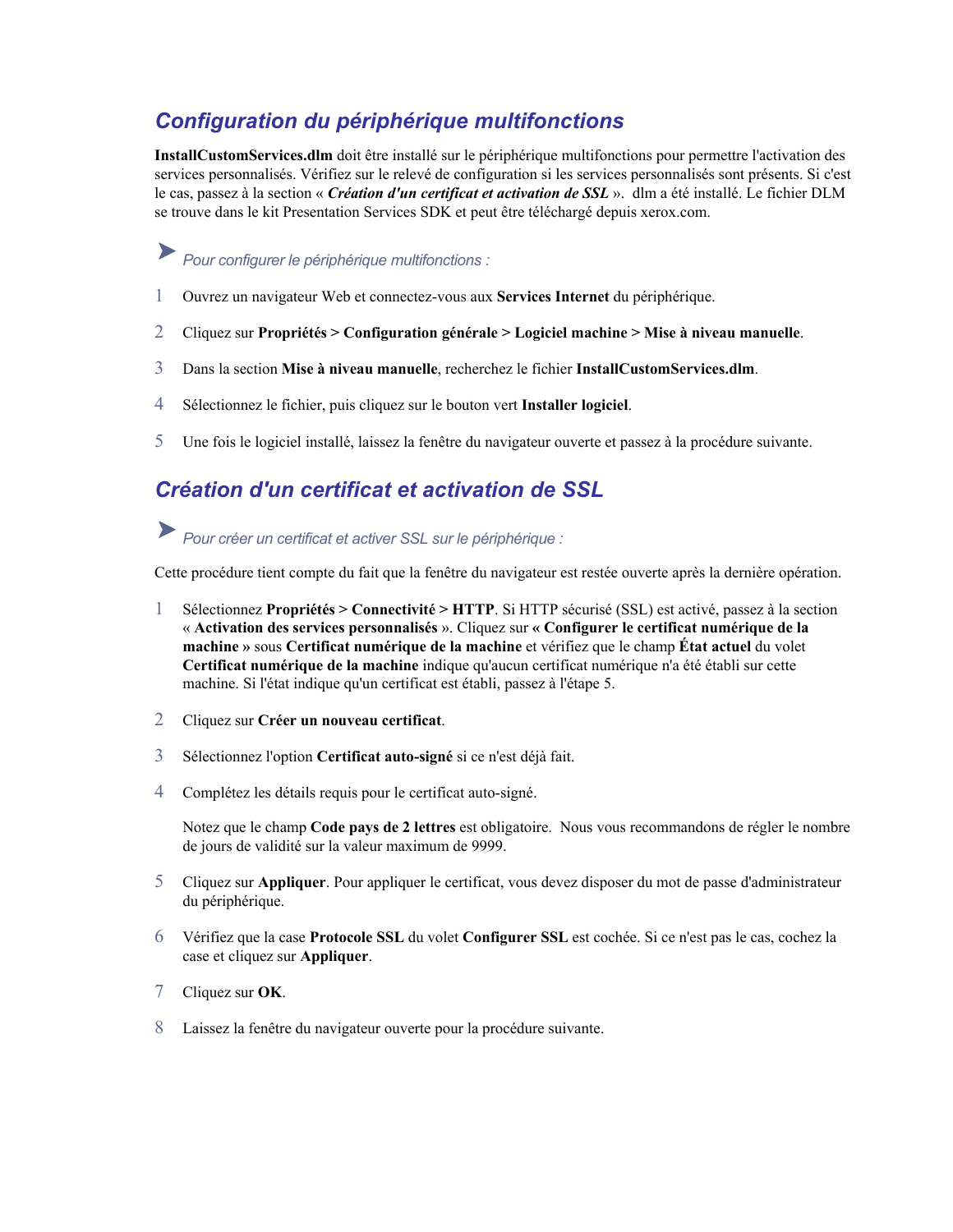### *Activation des services personnalisés*

# *Pour activer les services personnalisés sur le périphérique multifonctions :*

Cette procédure tient compte du fait que la fenêtre du navigateur est restée ouverte après la dernière opération.

- 1 Cliquez sur **Propriétés > Services > Services personnalisés > Services personnalisés**.
- 2 Vérifiez que le protocole SSL est bien activé. Si ce n'est pas le cas, revenez à la section précédente, « Création d'un certificat et activation de SSL », pour activer SSL.
- 3 Cochez la case **Activé** dans le volet **Activation**, puis cliquez sur **Appliquer**.
- 4 Lorsque l'option **Tous les services** est sélectionnée, le bouton **Services personnalisés** doit s'afficher dans l'interface utilisateur du périphérique multifonctions. Si ce n'est pas le cas, il peut être nécessaire d'éteindre puis de rallumer le périphérique.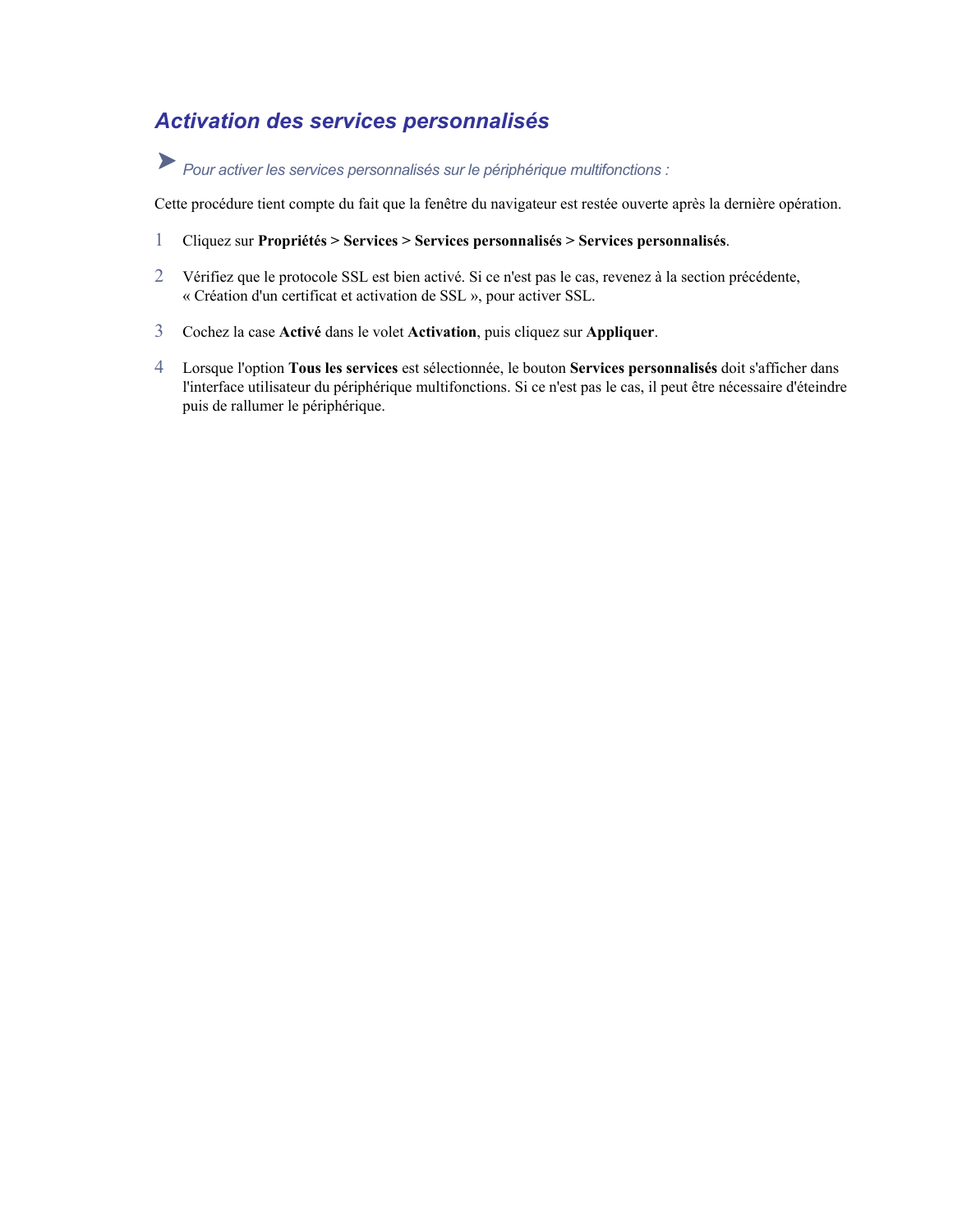### *Laitteen valmistelu*

**InstallCustomServices.dlm** on asennettava laitteeseen mukautettujen palvelujen käyttöönottoa varten. Tarkasta, näkyykö konfigurointiraportissa "Mukautetut palvelut". Jos näkyy, siirry kohtaan "*Sertifikaatin luominen ja SSL:n käyttöönotto*". dlm-tiedosto on asennettu. DLM on Presentation Services SDK:ssa ja on ladattavissa Xeroxin verkkosivuilta osoitteesta www.xerox.com.

## *Xerox-laite valmistellaan näin:*

- 1 Avaa tietokoneen selainikkuna ja ota yhteys Xerox-laitteen **Internet-palveluihin**.
- 2 Napsauta **Ominaisuudet > Yleiset asetukset > Koneen ohjelmisto > Manuaalinen päivitys**.
- 3 Selaa esiin **InstallCustomServices.dlm**-tiedosto.
- 4 Valitse tiedosto ja napsauta vihreätä **Asenna ohjelmisto** -painiketta.
- 5 Asennuksen jälkeen jätä selainikkuna auki ja siirry seuraaviin ohjeisiin.

### *Sertifikaatin luominen ja SSL:n käyttöönotto*

*Sertifikaatti luodaan ja SSL otetaan käyttöön näin:* 

Näissä ohjeissa edellytetään, että selainikkuna on jätetty auki edellisten toimenpiteiden jälkeen.

- 1 Valitse **Ominaisuudet > Verkko > HTTP**. Jos suojattu HTTP (SSL) on käytössä, siirry kohtaan "**Mukautettujen palvelujen käyttöönotto***.*". Napsauta **Koneen digitaalinen sertifikaatti** -alueella **Konfiguroi koneen digitaalinen sertifikaatti** ja vahvista sitten, että sertifikaatin **nykyinen tila** osoittaa, että koneessa ei ole sertifikaattia. Jos sertifikaatti on luotu, siirry kohtaan 5.
- 2 Napsauta **Luo uusi sertifikaatti**.
- 3 Valitse **Itsensä allekirjoittava sertifikaatti**.
- 4 Anna tarvittavat tied ot.

Huomaa, että 2-kirjaiminen maakoodi on pakollinen kenttä. Suosittelemme kelpoisuusajan asetukseksi 9999 päiv ää.

- 5 Napsauta **Käytä**. Sertifikaatin käyttöä varten on annettava laitteen järjestelmänvalvojan salasana.
- 6 Tarkista Konfiguroi SSL -alueelta, että SSL-protokolla on otettu käyttöön. Jos ei ole, valitse se ja napsauta sitten **Käytä**.
- 7 Napsauta **OK**.
- 8 Jätä selainikkuna auki seuraavia toimenpiteitä varten.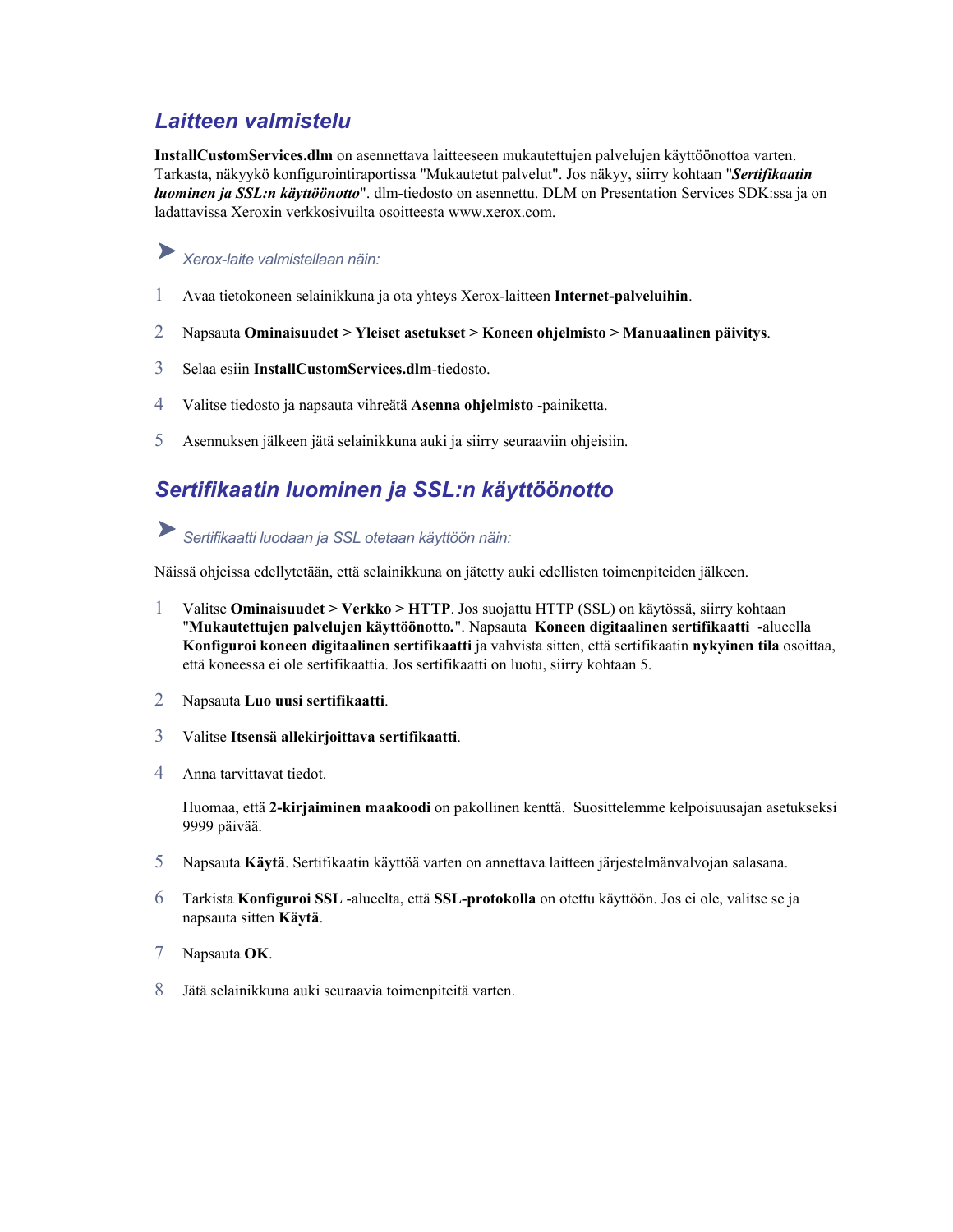## *Mukautettujen palvelujen käyttöönotto*

# *Mukautetut palvelut otetaan käyttöön näin:*

Näissä ohjeissa edellytetään, että selainikkuna on jätetty auki edellisten toimenpiteiden jälkeen.

- 1 Valitse **Ominaisuudet > Palvelut > Mukautetut palvelut > Mukautetut palvelut**.
- 2 Varmista, että SSL on otettu käyttöön. Jos ei ole, palaa edellisiin ohjeisiin ja ota SSL käyttöön.
- 3 Valitse **Käyttöönotto**-alueella **Käytössä** ja napsauta sitten **Käytä**.
- 4 Xerox-laitteen näytössä tulisi nyt näkyä **Mukautetut palvelut** -näppäin, kun valitaan **Kaikki palvelut**. Jos ei näy, laitteen virta on ehkä katkaistava ja kytkettävä.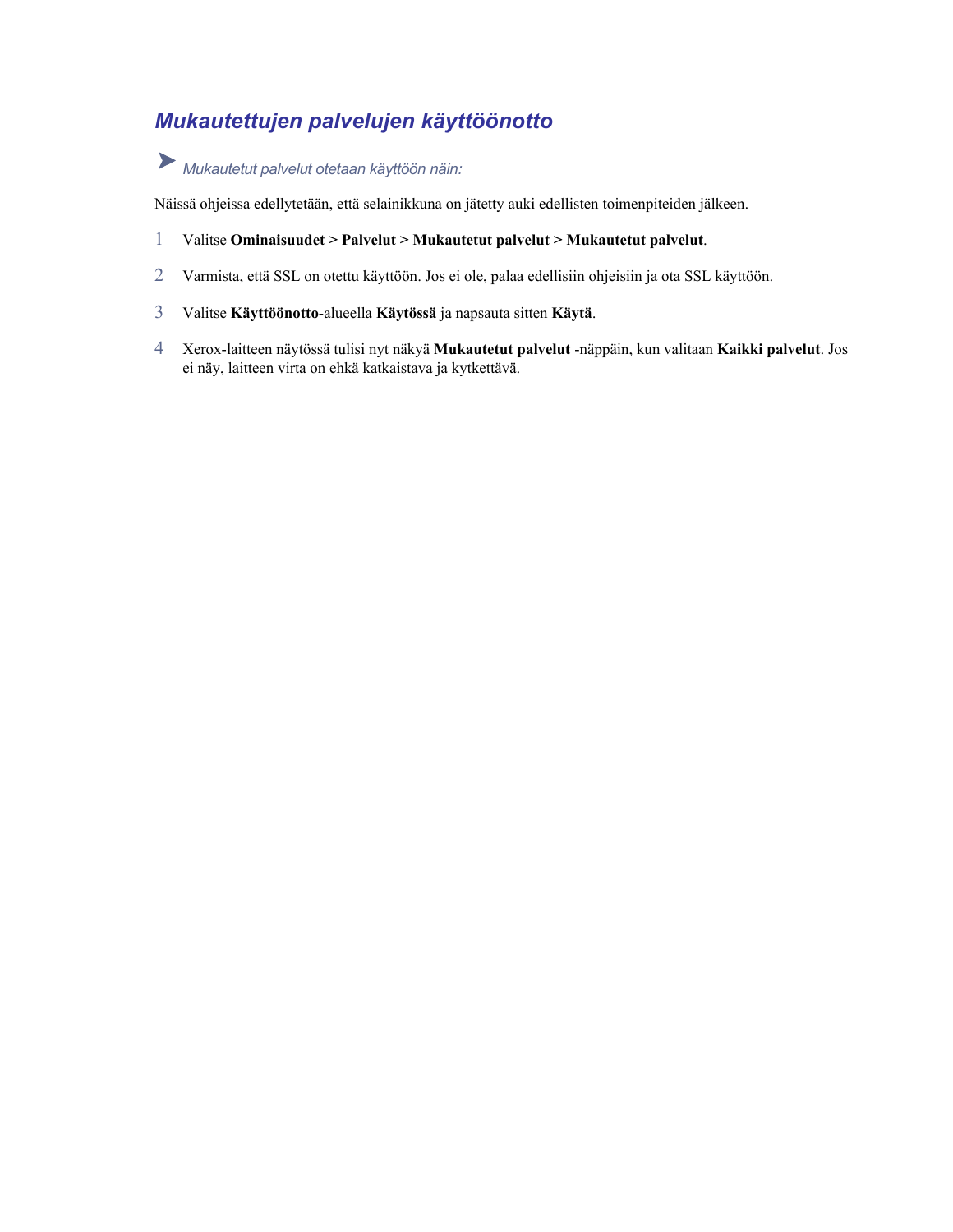### *Impostazione del dispositivo multifunzione*

Installare il file **InstallCustomServices.dlm** sul dispositivo multifunzione per abilitare Servizi personalizzati. Verificare che nel rapporto di configurazione sia presente "Servizi personalizzati", quindi passare alla sezione "*Creazione di certificati e abilitazione di SSL*". Il file DLM si trova in Presentation Services SDK ed è disponibile per il download da xerox.com.

## *Per impostare il dispositivo multifunzione:*

- 1 Aprire una finestra del browser e collegarsi a **Servizi Internet** sul dispositivo multifunzione.
- 2 Fare clic su **Proprietà > Impostazione generale > Software macchina > Aggiornamento manuale**.
- 3 Nella sezione **Aggiornamento manuale**, individuare il file **InstallCustomServices.dlm**.
- 4 Selezionare il file e fare clic sul pulsante verde **Installa software**.
- 5 Una volta installato il software, lasciare aperta la finestra del browser e passare alla procedura successiva.

### *Creazione di certificati e abilitazione di SSL*

*Per creare un certificato e abilitare SSL sul dispositivo multifunzione:*

In questa procedura si presuppone che la finestra del browser sia stata lasciata aperta nella procedura precedente.

- 1 Selezionare **Proprietà > Connettività > HTTP**. Se HTTP protetto (SSL) è abilitato, passare alla sezione "**Abilitazione dei servizi personalizzati**". Fare clic su "**Configura certificato digitale del sistema**" nell'area **Certificato digitale del sistema** e verificare che nel campo **Stato corrente** di **Certificato digitale del sistema** sia specificato che la macchina non dispone di un certificato definito su questo dispositivo. Se è stato definito un certificato, passare al punto 5.
- 2 Fare clic su **Crea nuovo certificato**.
- 3 Selezionare l'opzione **Certificato autofirmato** se non è già selezionata.
- 4 Completare i dettagli richiesti per Certificato autofirmato.

Si noti che Codice paese è un campo obbligatorio. Si consiglia di impostare il numero giorni di validità sul valore massimo di 9999.

- 5 **pplica**. Per applicare il certificato è necessaria la password di amministrazione del Fare clic su **A** dispositivo.
- 6 Verificare che Protocollo SSL sia abilitato nell'area Configura SSL. Se non è abilitato, selezionare la casella e fare clic su **Applica**.
- 7 Fare clic su **OK**.
- 8 Lasciare la finestra del browser aperta per la procedura successiva.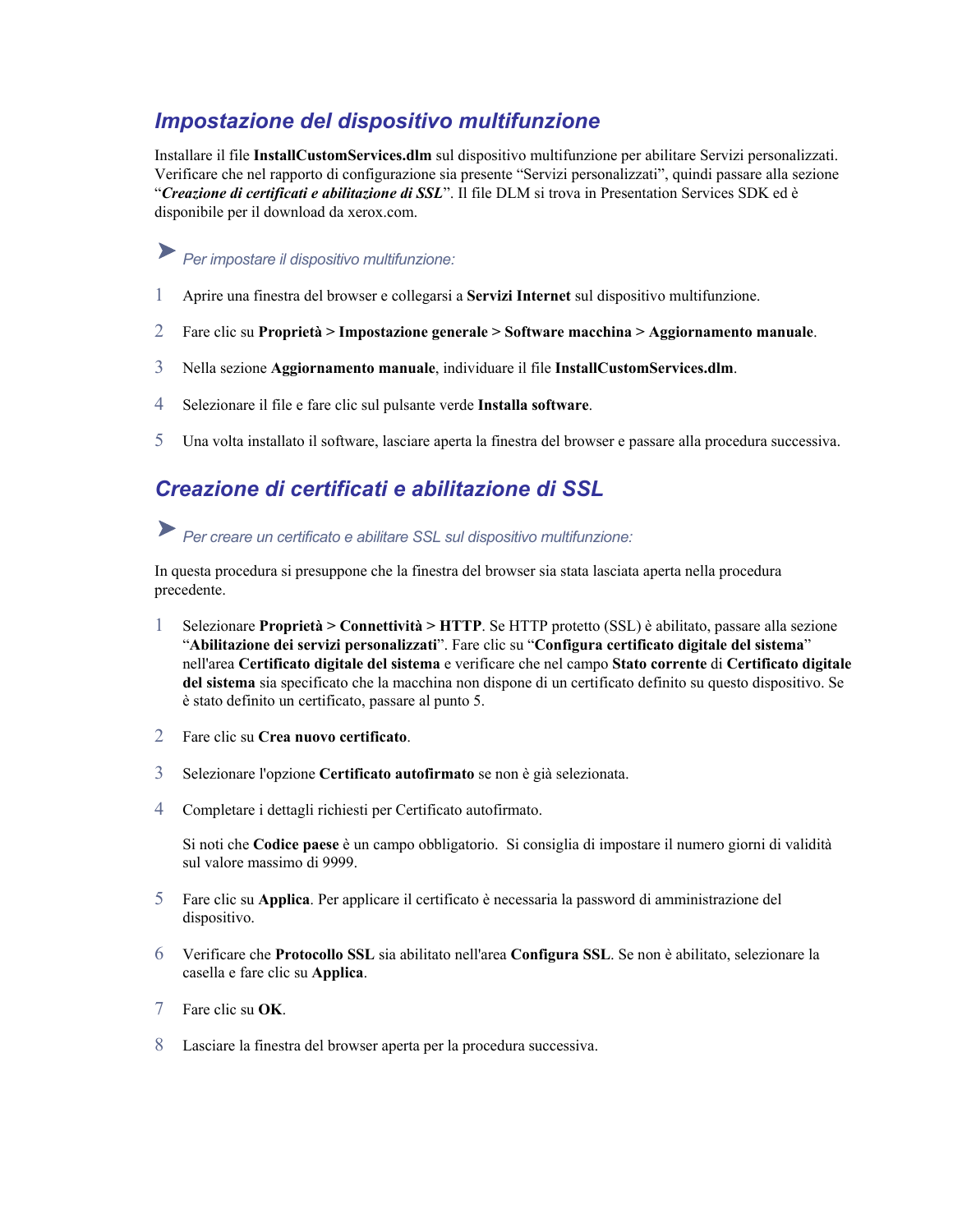## *Abilitazione dei servizi personalizzati*

# *Per abilitare i servizi personalizzati sul dispositivo multifunzione:*

In questa procedura si presuppone che la finestra del browser sia stata lasciata aperta nella procedura precedente.

- **personalizzati**. 1 Selezionare **Proprietà > Servizi > Servizi personalizzati > Servizi**
- 2 Verificare che SSL sia abilitato. Se non è abilitato, tornare alla sezione precedente, "Creazione di certificati e abilitazione di SSL", e abilitarlo.
- 3 Selezionare **Abilitato** nell'area **Abilitazione** e fare clic su **Applica**.
- 4 Il pulsante **Servizi speciali** dovrebbe ora essere presente nell'interfaccia utente del dispositivo multifunzione quando **Tutti i servizi** è selezionato. In caso contrario, potrebbe essere necessario spegnere e riaccendere il dispositivo multifunzione.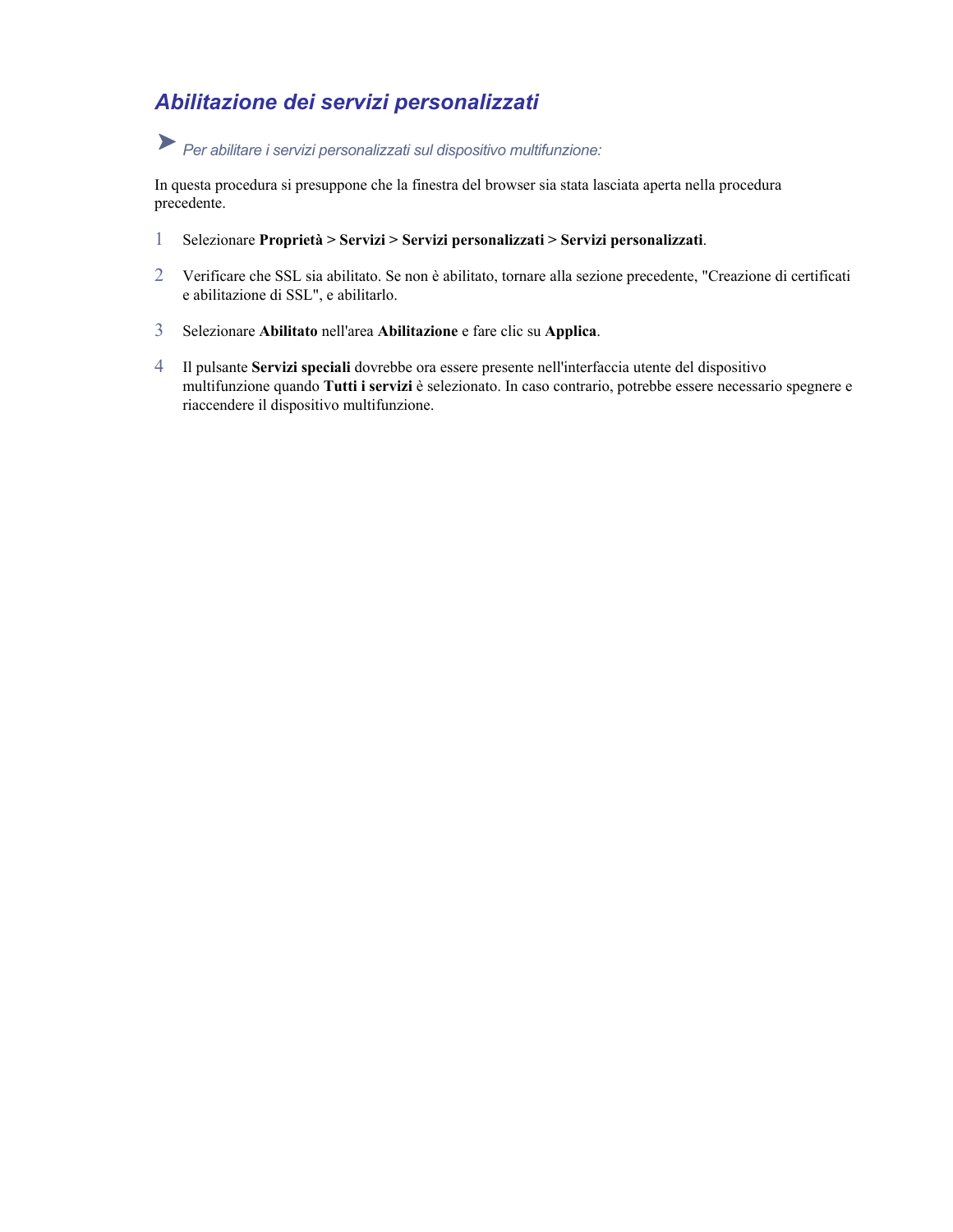### *Het multifunctionele apparaat instellen*

**InstallCustomServices.dlm** moet worden geïnstalleerd op het multifunctionele apparaat om Aangepaste functies te kunnen inschakelen. Zoek in het configuratieoverzicht naar "Aangepaste functies". Als dit item wordt vermeld, ga dan verder met het gedeelte "*Certificaat maken en SSL inschakelen*". dlm is geïnstalleerd. DLM bevindt zich in de Presentation Services SDK en kan worden gedownload vanaf xerox.com.

# *Zo stelt u het multifunctionele apparaat in:*

- 1 Open een browservenster en maak een verbinding met **Internetdiensten** op het multifunctionele apparaat .
- 2 Klik op **Eigenschappen > Algemene instellingen > Apparaatsoftware > Handmatige upgrade**.
- 3 Blader in het gedeelte **Handmatige upgrade** naar de locatie waar **InstallCustomServices.dlm** zich bevindt.
- 4 Selecteer het bestand en klik op de groene toets **Software installeren**.
- 5 Als de software is geïnstalleerd, laat u het browservenster open en gaat u door met de volgende procedure.

### *Certificaat maken en SSL inschakelen*

*Zo maakt u op het multifunctionele apparaat een certificaat en schakelt u SSL in:* 

Bij deze procedure wordt ervan uitgegaan dat het browservenster van de vorige procedure nog open is.

- 1 Selecteer **Eigenschappen > Connectiviteit > HTTP**. Ga indien Beveiligd HTTP (SSL) is ingeschakeld verder met het gedeelte "**Aangepaste functies inschakelen***.*". Klik op "**Digitaal certificaat apparaat configureren**" in het vak **Digitaal certificaat apparaat** en bevestig dat de **Huidige status** van het **Digitaal certificaat apparaat** aangeeft dat er zich nog geen certificaat op het apparaat bevindt. Als er zich al een certificaat op het apparaat bevindt, gaat u door met stap 5.
- 2 Klik op **Certificaat maken**.
- 3 Selecteer de optie **Zelf-ondertekend certificaat**, als deze optie nog niet is geselecteerd.
- 4 Vul de benodigde gegevens voor het zelfondertekende certificaat in.

Invoer in het veld Landencode van 2 letters is verplicht. We raden u aan Geldigheidsdagen in te stellen op de maximumwaarde 9999.

- 5 **oepassen**. U hebt de toegangscode van de systeembeheerder nodig om het certificaat toe te Klik op**T** passen.
- 6 in het gebied **SSL configureren**. Als dat niet het geval is, Controleer of het **SSL-protocol** is ingeschakeld selecteert u de optie en klikt u op **Toepassen**.
- 7 Klik op **OK**.
- 8 Laat het browservenster open voor de volgende procedure.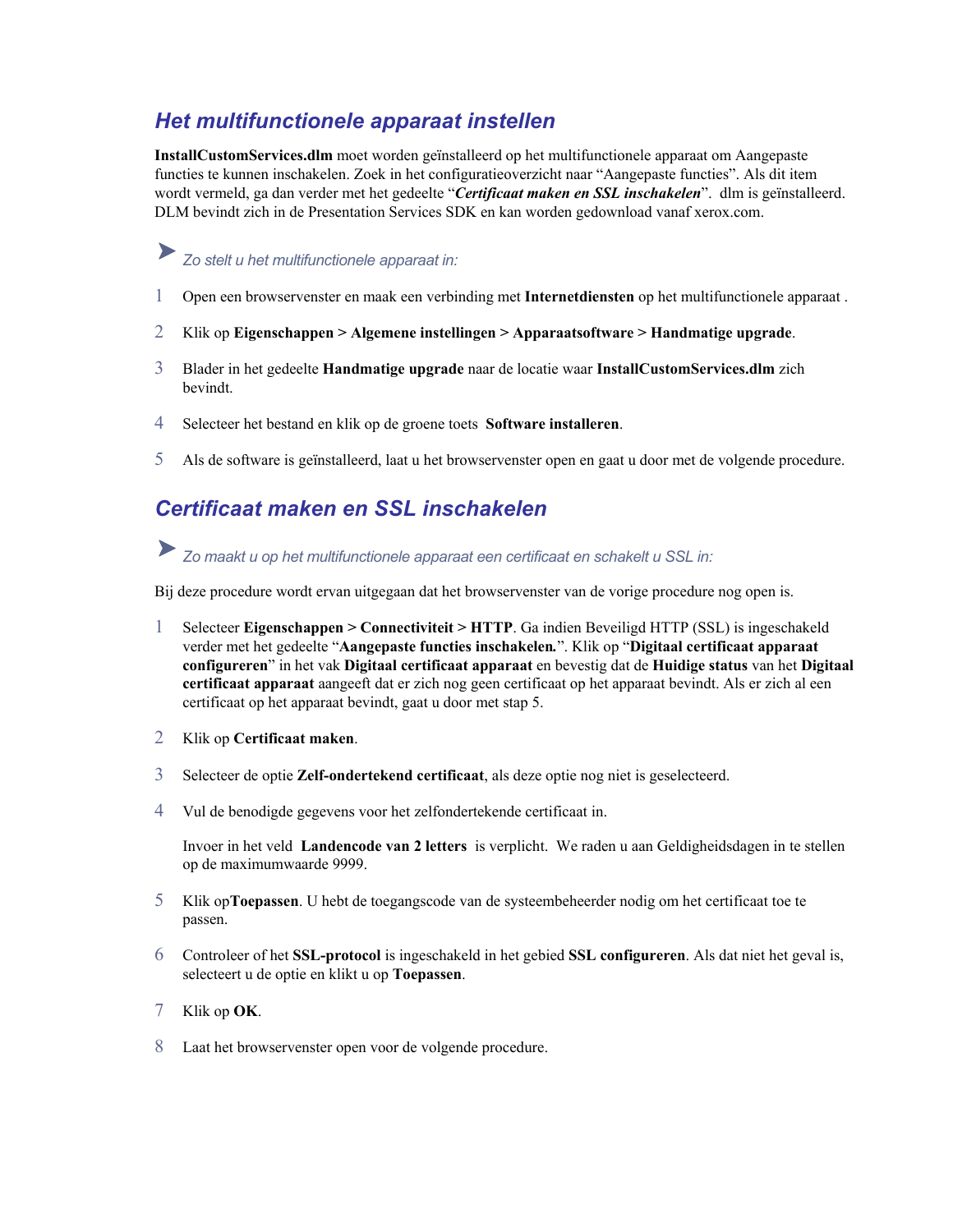### *Aangepaste functies inschakelen*

# *Zo schakelt u Aangepaste functies op het multifunctionele apparaat in:*

Bij deze procedure wordt ervan uitgegaan dat het browservenster van de vorige procedure nog open is.

- 1 Klik op **Eigenschappen > Functies > Aangepaste functies > Aangepaste functies.**
- 2 Controleer of SSL is ingeschakeld. Als dat niet het geval is, keert u terug naar het vorige gedeelte "Een certificaat maken en SSL inschakelen" om SSL in te schakelen.
- 3 Selecteer **Ingeschakeld** in het gedeelte **Inschakelen** en klik op **Toepassen**.
- 4 De toets **Aangepaste functies** moet nu op de gebruikersinterface van het multifunctionele apparaat verschijnen wanneer **Alle functies** wordt geselecteerd. Als dat niet het geval is, moet u wellicht eerst het multifunctionele apparaat uit- en vervolgens weer inschakelen.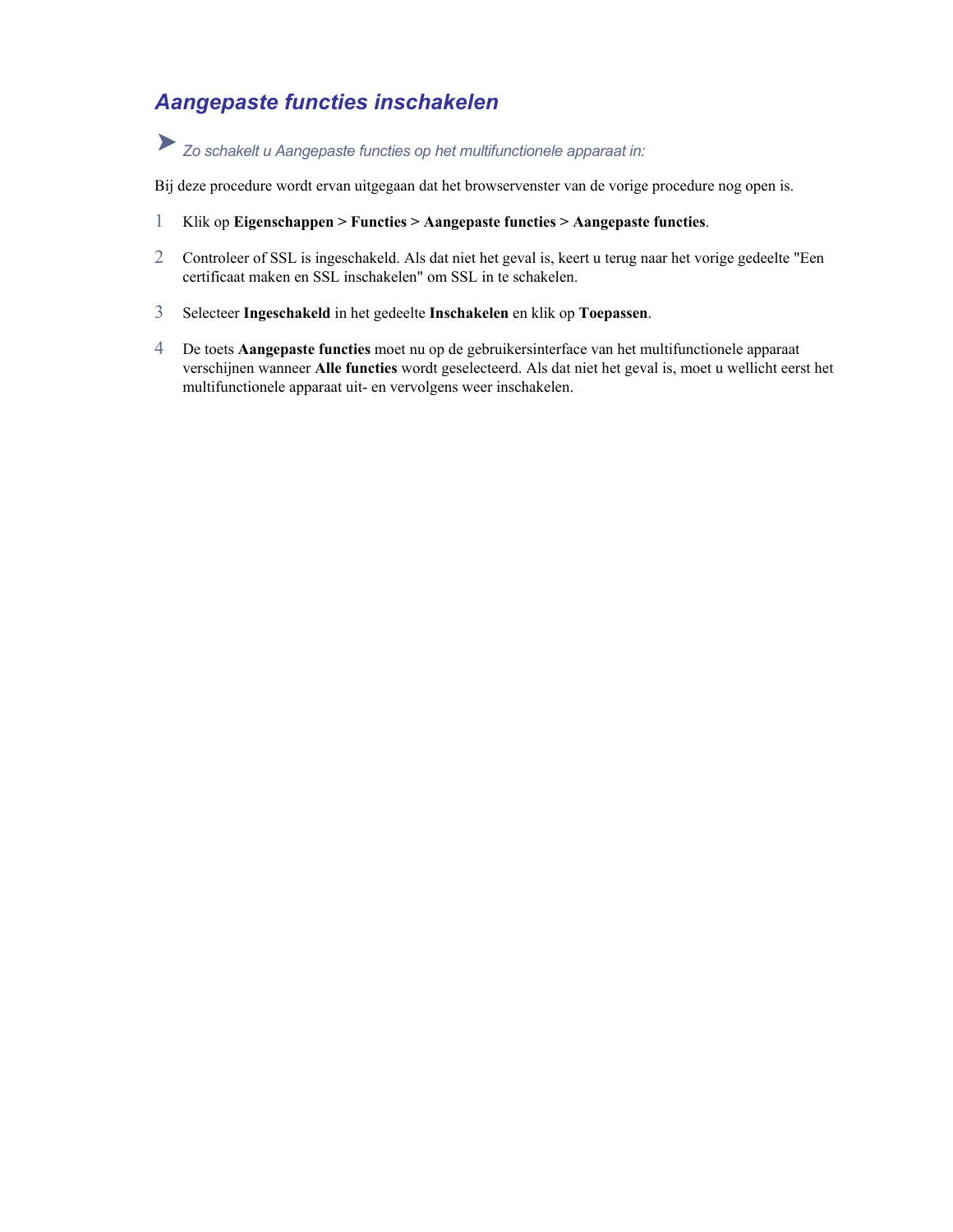### *Konfigurere maskinen*

**InstallCustomServices.dlm** må installeres på maskinen for at Tilpassede tjenester skal bli aktivert. Kontroller konfigurasjonsrapporten for Tilpassede tjenester. Hvis den finnes, går du til avsnittet "*Opprette et sertifikat og aktivere SSL*". DLM-filen er installert. Du finner DLM-filen i Presentation Services SDK, og du kan laste den ned fra xerox.com.

#### ▶ *Slik konfigurerer du maskinen:*

- 1 Åpne et nettleservindu, og kople deg til **Internett-tjenester** på maskinen.
- 2 Klikk på **Egenskaper > Generelt oppsett > Maskinens programvare > Manuell oppgradering**..
- 3 Bla til plasseringen til **InstallCustomServices.dlm** under **Manuell oppgradering**.
- 4 Velg filen, og klikk deretter på den grønne **Installer programvare**-knappen.
- 5 La nettleservinduet være åpent når du har installert programvaren, og gå til neste fremgangsmåte.

### *Opprette et sertifikat og aktivere SSL*

*Slik kan du opprette et sertifikat og aktivere SSL på maskinen:* 

I denne fremgangsmåten antas det at du fortsatt har nettleservinduet åpent fra forrige fremgangsmåte.

- 1 Velg **Egenskaper > Tilkopling > HTTP**. Hvis Sikret HTTP (SSL) er aktivert, går du til avsnittet "**Aktivere Tilpassede tjenester***.*. Klikk "**Konfigurer digitalt sertifikat for maskin**" i området **Digitalt sertifikat for maskin**, og bekreft at **Gjeldende status** for **Digitalt sertifikat for maskin** angir at det ikke er et sertifikat på maskinen. Hvis et sertifikat er opprettet, går du til trinn 5.
- 2 Klikk på **Opprett nytt sertifikat**.
- 3 Velg alternativet **Selvsignert sertifikat** hvis det ikke allerede er valgt.
- 4 Fullfør detaljene som kreves for det selvsignerte sertifikatet.

Merk at feltet **Landsnummer på to bokstaver** må fylles inn. Vi anbefaler at du angir maksimumsverdien, som er 9999, for Gyldig antall dager.

- 5 Klikk på **Bruk**. Du trenger passordet for maskinadministrasjon for at sertifikatet skal tre i kraft.
- 6 Bekreft at SSL-protokollen er aktivert under Konfigurer SSL. Hvis dette ikke er tilfelle, merker du av for dette alternativet og klikker på Bruk.
- 7 Klikk på **OK**.
- 8 La nettleservinduet være åpent for neste fremgangsmåte.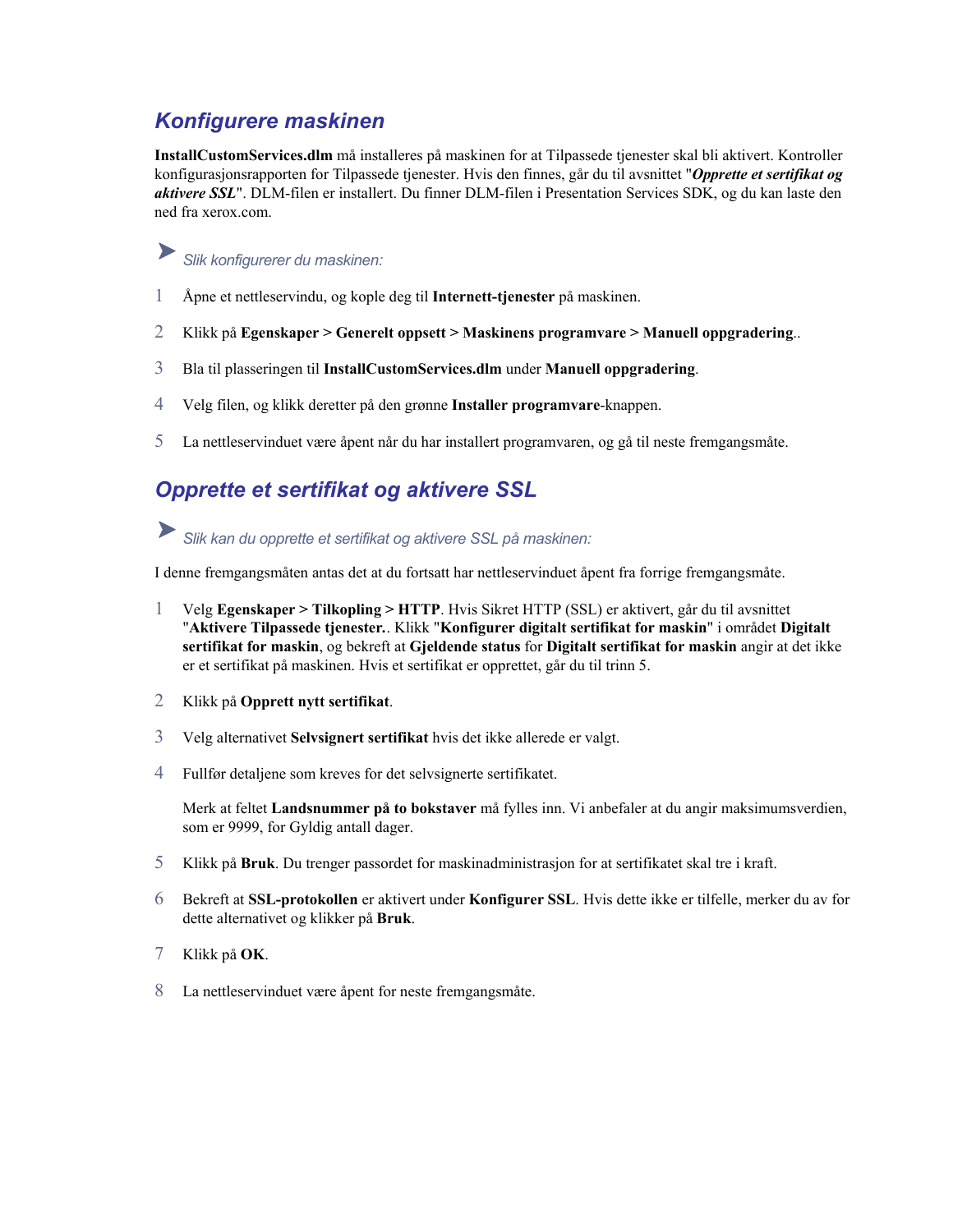### *Aktivere Tilpassede tjenester*

*Slik aktiverer du Tilpassede tjenester på maskinen:*

I denne fremgangsmåten antas det at du fortsatt har nettleservinduet åpent fra forrige fremgangsmåte.

- 1 Klikk på **Egenskaper > Tjenester > Tilpassede tjenester > Tilpassede tjenester**.
- 2 Kontroller at SSL er aktivert. Hvis dette ikke er tilfelle, går du tilbake til forrige avsnitt, Opprette et sertifikat og aktivere SSL, for å aktivere SSL.
- 3 Velg **Aktivert** under **Aktivering**, og klikk deretter på **Bruk**.
- 4 Knappen **Tilpassede tjenester** skal nå vises i brukergrensesnittet på maskinen når du velger **Alle tjenester**. Hvis ikke kan det hende at du må slå maskinen av og på.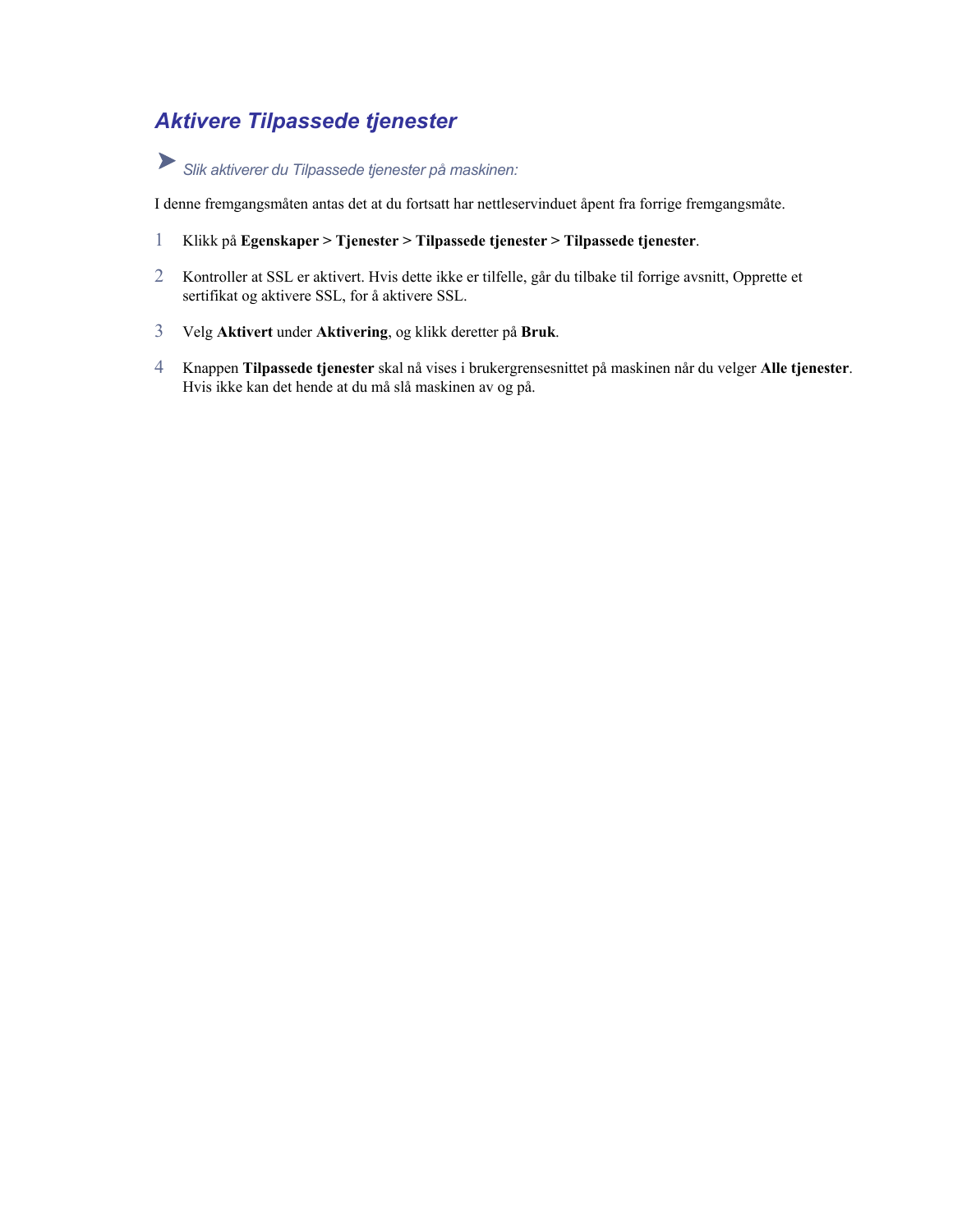### *Configurar o Dispositivo Multifuncional*

**InstallCustomServices.dlm** precisa ser instalado no MFD para ativar Serviços Personalizados. Verifique o relatório de configuração para "Serviços Personalizados". Se presente, prossiga para a seção "*Criar Certificado e Ativar SSL*". O arquivo dlm tem que ser instalado. O arquivo DLM está localizado no SDK de Serviços de Apresentação (Presentation Services SDK) e está disponível para download em xerox.com.

# *Para configurar o Dispositivo Multifuncional:*

- 1 Abra a janela do navegador e conecte nos **Serviços de Internet** no MFD.
- 2 Clique em **Propriedades > Configuração Geral > Software de Máquina > Atualização Manual**.
- 3 Na seção **Atualização Manual**, navegue até onde o arquivo **InstallCustomServices.dlm** está localizado.
- 4 Selecione o arquivo e clique no botão verde **Instalar Software**.
- 5 Depois de instalar o software, deixe a janela do navegador aberta e vá para a etapa seguinte.

### *Criar Certificado e Ativar SSL*

### *Para criar um certificado e ativar o SSL no MFD:*

Este procedimento considera que você deixou a janela do navegador aberta na etapa anterior.

- 1 Selecione **Propriedades > Conectividade > HTTP**. Se HTTP Protegido (SSL) estiver ativado, prossiga para a seção "**Ativar Serviços Personalizados***.*". Clique em "**Configurar Certificado Digital da Máquina**" na área **Certificado Digital da Máquina** e confirme se o **Status Atual** do **Certificado Digital da Máquina** indica que a mesma não tem um Certificado estabelecido no dispositivo. Se um certificado estiver estabelecido, vá para a etapa 5.
- 2 Clique em **Criar Certificado Novo**.
- 3 Selecione a opção **Selecionar Certificado Auto Assinado**, se não estiver selecionada.
- 4 Preencha os detalhes solicitados para o Certificado Auto Assinado.

Observe que Código do País por Letra é um campo obrigatório. É aconselhável definir os Dias de Validade para o máximo de 9999.

- 5 Clique em **Aplicar**. Você precisará da Senha de Administração do Dispositivo para aplicar o certificado.
- 6 Verifique se o Protocolo SSL está ativado na área Configurar SSL. Se não, selecione a caixa e clique em **Aplicar**.
- 7 Clique em **OK**.
- 8 Deixe a janela do navegador aberta para a próxima etapa.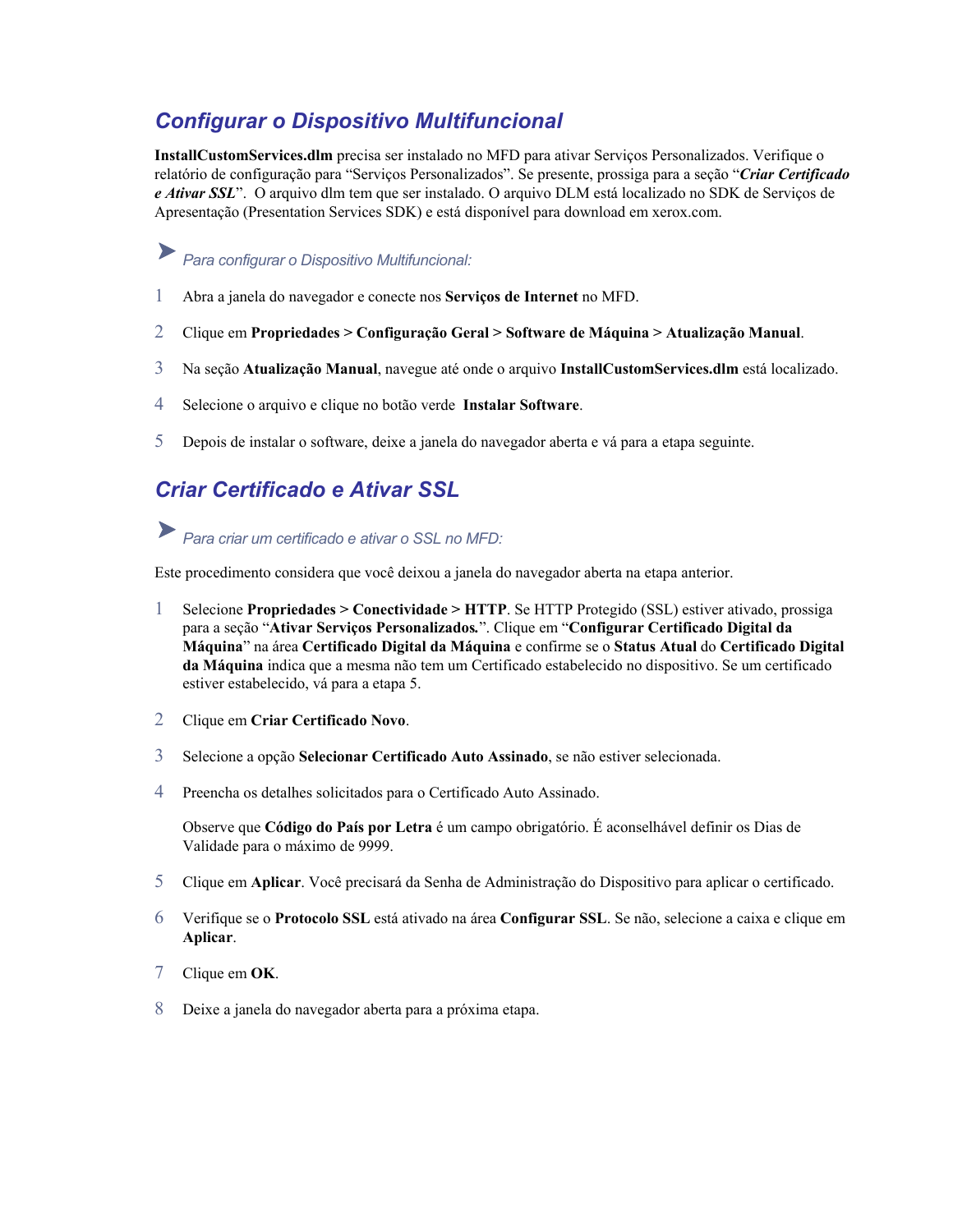### *Ativar Serviços Personalizados*

# *Para ativar os Serviços Personalizados no MFD:*

Este procedimento considera que você deixou a janela do navegador aberta na etapa anterior.

- 1 Clique em **Propriedades > Serviços > Serviços Personalizados > Serviços Personalizados**.
- 2 Verifique se SSL está ativado. Caso contrário, volte à seção anterior, "Criar Certificado e Ativar SSL" para ativá-la.
- 3 Selecione **Ativado** na área **Ativação** e clique em **Aplicar**.
- 4 O botão **Serviços Personalizados** deve aparecer na Interface do Usuário do MFD quando **Todos os Serviços** for selecionado. Se não aparecer, desligue e ligue o MFD.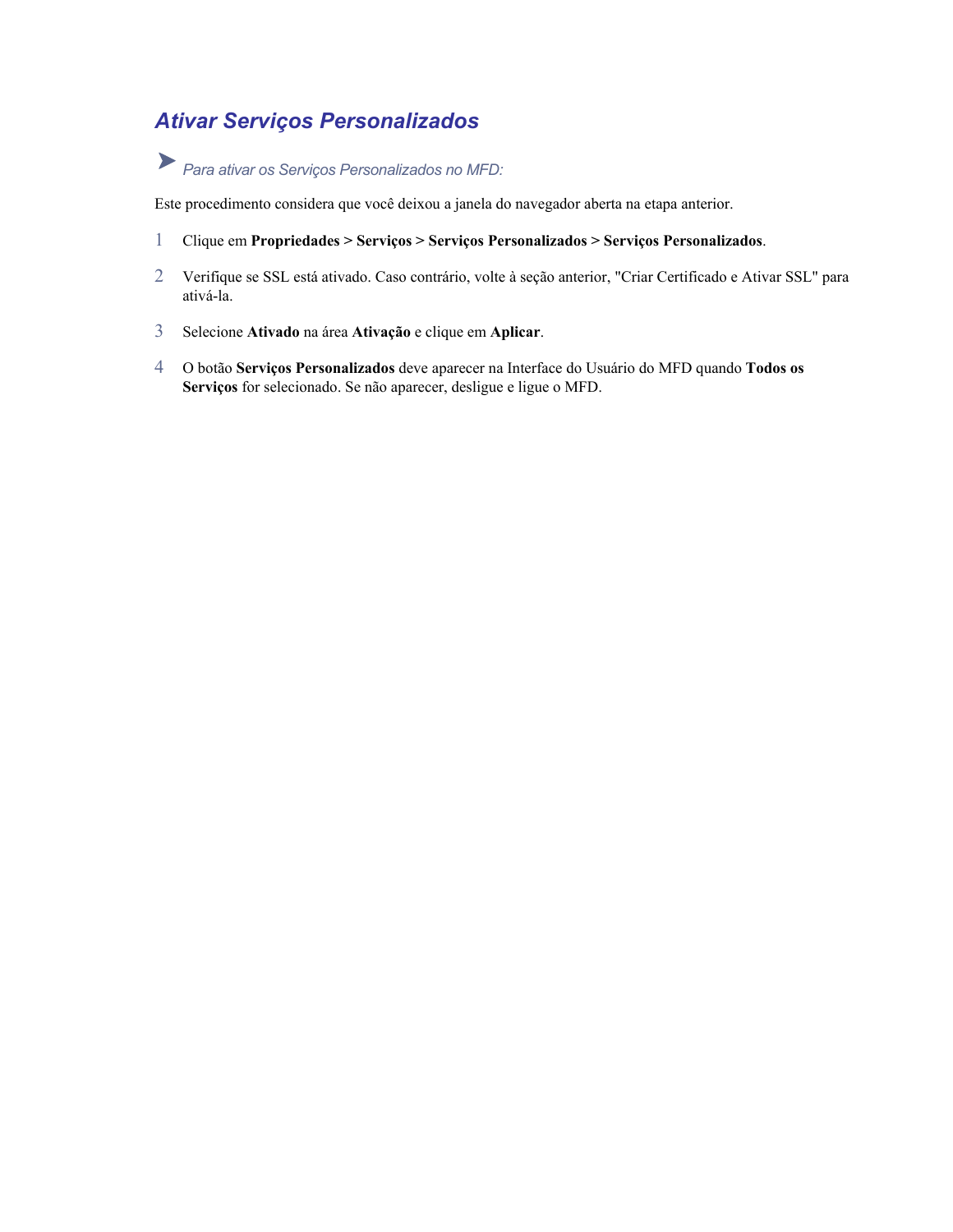### *Ställa in flerfunktionsenheten*

**InstallCustomServices.dlm** måste installeras på flerfunktionsenheten för att aktivera Egna tjänster. Kontrollera konfigurationsrapporten efter "Egna tjänster". Om den finns fortsätter du till avsnittet "*Skapa certifikat och aktivera SSL*". dlm har installerats. DLM finns i Presentation Services SDK som finns att hämta på xerox.com.

### ➤ *Så här ställer du in flerfunktionsenheten:*

- 1 Öppna ett webbläsarfönster och anslut till **Internettjänster** på flerfunktionsenheten.
- 2 Klicka på **Egenskaper > Allmän inställning > Programvara till maskinen > Manuell uppgradering**.
- 3 I avsnittet **Manuell uppgradering** bläddrar du till platsen där **InstallCustomServices.dlm** finns.
- 4 Välj filen och klicka sedan på den gröna knappen **Installera programvara**.
- 5 När programmet har installerats lämnar du webbläsarens fönster öppet och fortsätter med nästa procedur.

### *Skapa certifikat och aktivera SSL*

#### ▶ *Så här skapar du ett certifikat och aktiverar SSL på flerfunktionsenheten:*

I denna procedur antas att du fortfarande har webbläsarens fönster öppet från den föregående proceduren.

- 1 Välj **Egenskaper > Anslutning > HTTP**. Om Secure HTTP (SSL) har aktiverats fortsätter du till avsnittet "**Aktivera Egna tjänster**". Klicka på "**Konfigurera maskinens digitala certifikat**" i området **Maskinens digitala certifikat** och bekräfta att **Aktuell status** i **Maskinens digitala certifikat** visar att maskinen inte har ett certifikat upprättat på enheten. Om ett certifikat har upprättats går du till steg 5.
- 2 Klicka på **Skapa nytt certifikat**.
- 3 Välj alternativet **Egenundertecknat certifikat** om det inte redan har valts.
- 4 Fyll i informationen som behövs för det egenundertecknade certifikatet.

Observera att 2-siffrig landskod är ett obligatoriskt fält. Vi föreslår att du ställer in dagars giltighet till det högsta, 9999.

- 5 Klicka på **Verkställ**. Du måste ha administrationslösenord till enheten för att använda certifikatet.
- 6 aktiverats i området **Konfigurera SSL**. Om det inte har det markerar du Bekräfta att **SSL-protokollet** har rutan och klickar på Verkställ.
- 7 Klicka på **OK**.
- 8 Lämna webbläsarens fönster öppet för nästa procedur.